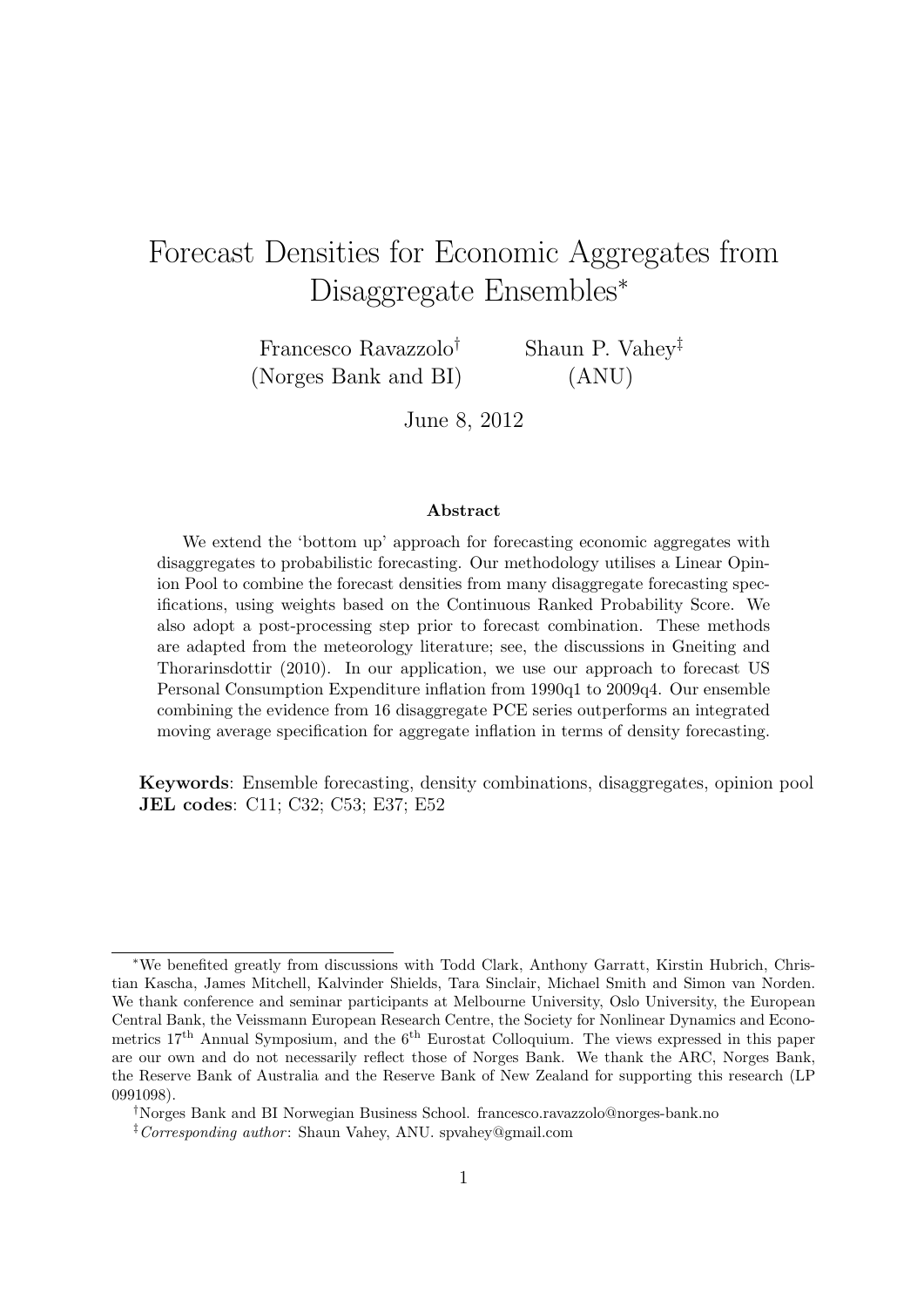### **1 Introduction**

Policymakers regularly combine the leading evidence in disaggregate variables to perform probabilistic assessments of aggregate behaviour; see, for example, Greenspan (2004), and the discussions by Feinstein, King, and Yellen (2004). However, the techniques used by central banks in practice to incorporate disaggregate information into probabilistic assessments for monetary policy purposes remain informal.

The scope for producing density forecasts for economic aggregates based on disaggregate information has not been explored in previous economics studies. This is surprising given the widespread recognition that evaluations of point forecast accuracy are only relevant for highly restricted loss functions. More generally, complete probability distributions over outcomes provide information helpful for making economic decisions; see, for example, the discussions in Granger and Pesaran (2000), Timmermann (2006) and Gneiting (2011). Accordingly, several central banks, including the Bank of England, Norges Bank, Sveriges Riksbank have committed to publishing density or interval forecasts for macroeconomic aggregates in recent years.

In contrast to the informal methods currently utilised by central bankers to incorporate disaggregate information into probabilistic assessments, many practitioners within central banks favour a particular methodology for producing point forecasts known as the 'bottom-up' approach; see Lütkepohl (2009) for a survey of methods for forecasting economic aggregates. The 'bottom-up' approach is a two-step procedure, in which a system of equations is used to forecast the disaggregate series in the first step, and then the aggregate forecast is constructed by feeding in the disaggregate forecasts (augmented with an assumption about the time series behaviour of the index weights).

In this paper, we propose an ensemble approach to build up the evidence in disaggregate series to make probabilistic forecasts for an economic aggregate. We formulate the forecasting problem as one in which a forecaster (recursively) selects a linear combination of component forecast densities to produce a forecast density for the aggregate. Each component forecast is produced from an autoregressive linear time series model for a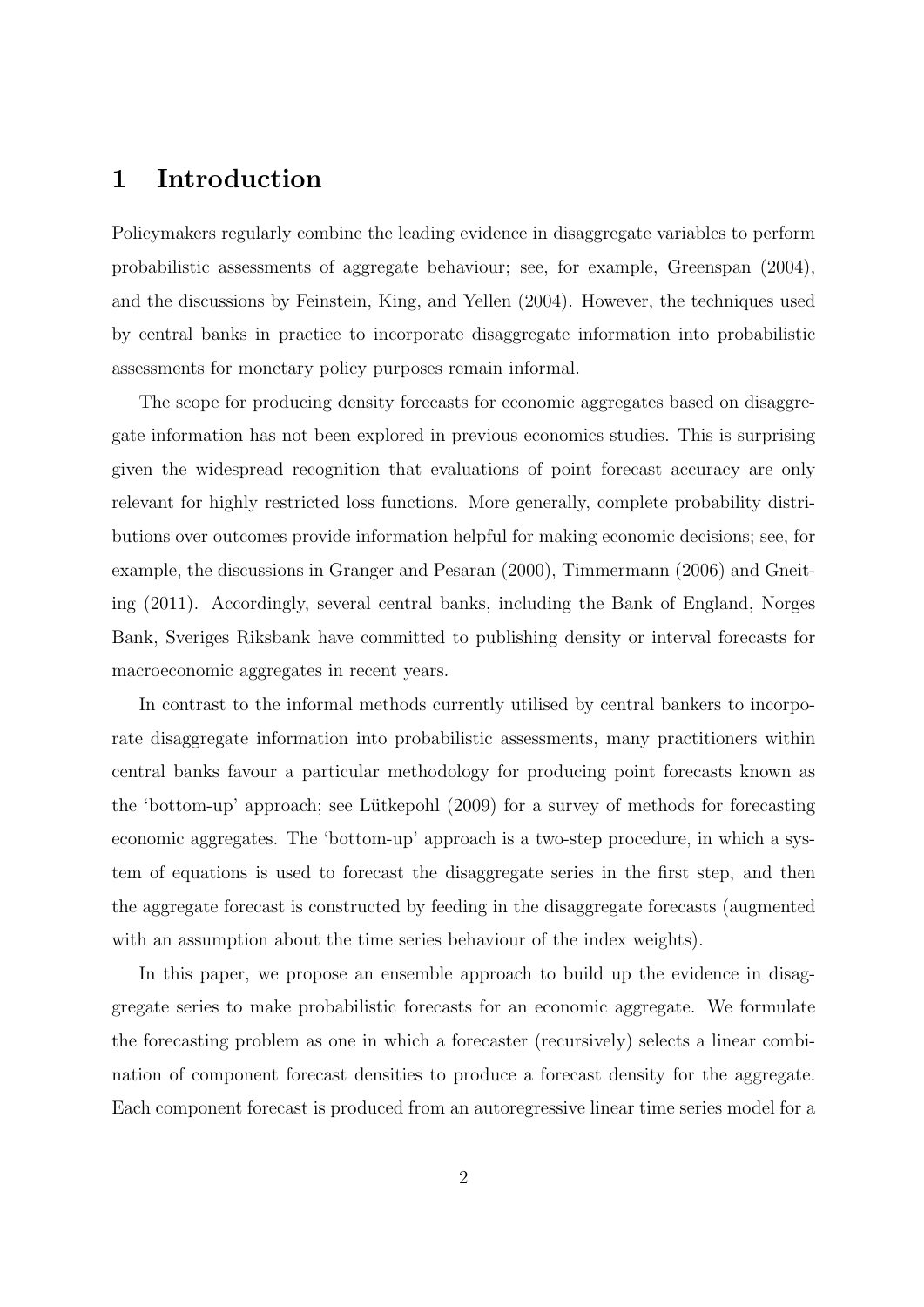single disaggregate series. The resulting ensemble approximates the many unknown relationships between the disaggregates and the aggregate using time-varying weights across the disaggregate forecast densities.

A key insight of our paper is that the 'bottom-up' approach to aggregate forecasting commonly favoured by practitioners in central banks constitutes a form of ensemble forecasting. By this approach, the researcher considers a model space comprising a large number of forecasting models, generated by varying measurements and/or model specifications. The predictive densities from the many misspecified forecasting models can be combined in many ways. In this paper, we utilise the Linear Opinion Pool, following (among others) Jore, Mitchell and Vahey (2010) in their analysis of forecasting with vector autoregressions. Regardless of the technology utilised for combination in practice, the aim of ensemble forecasting is to approximate the unknown process with a large number of misspecified forecasting specifications. Hence the methodology is based on a Bayesian perspective, although the component models can be estimated and combined by either frequentist or Bayesian methods.

Exploiting the close correspondence between the 'bottom-up' approach and ensemble forecasting, we consider a number of computational techniques adapted from the meteorology literature; see, for example, Gneiting and Thorarinsdottir (2010). These include: using time-varying weights (that differ from the index weights) based on the continuously ranked probability score; and a post-processing step to adjust the location of the forecast densities prior to construction of the ensemble predictive densities.

In our application based on US Personal Consumption Expenditure deflator data, we assess the forecast performance of the disaggregate ensemble utilising both of these techniques. Our ensemble densities for inflation, based on 16 disaggregate series, outperform densities from both a first-order moving-average process for the change in aggregate inflation, and from a simple aggregate autoregressive model, over the out of sample period 1990q1 to 2009q4.

The remainder of this paper is structured as follows. In Section 2, we describe our methods for modelling the relationship between the economic aggregate and the disag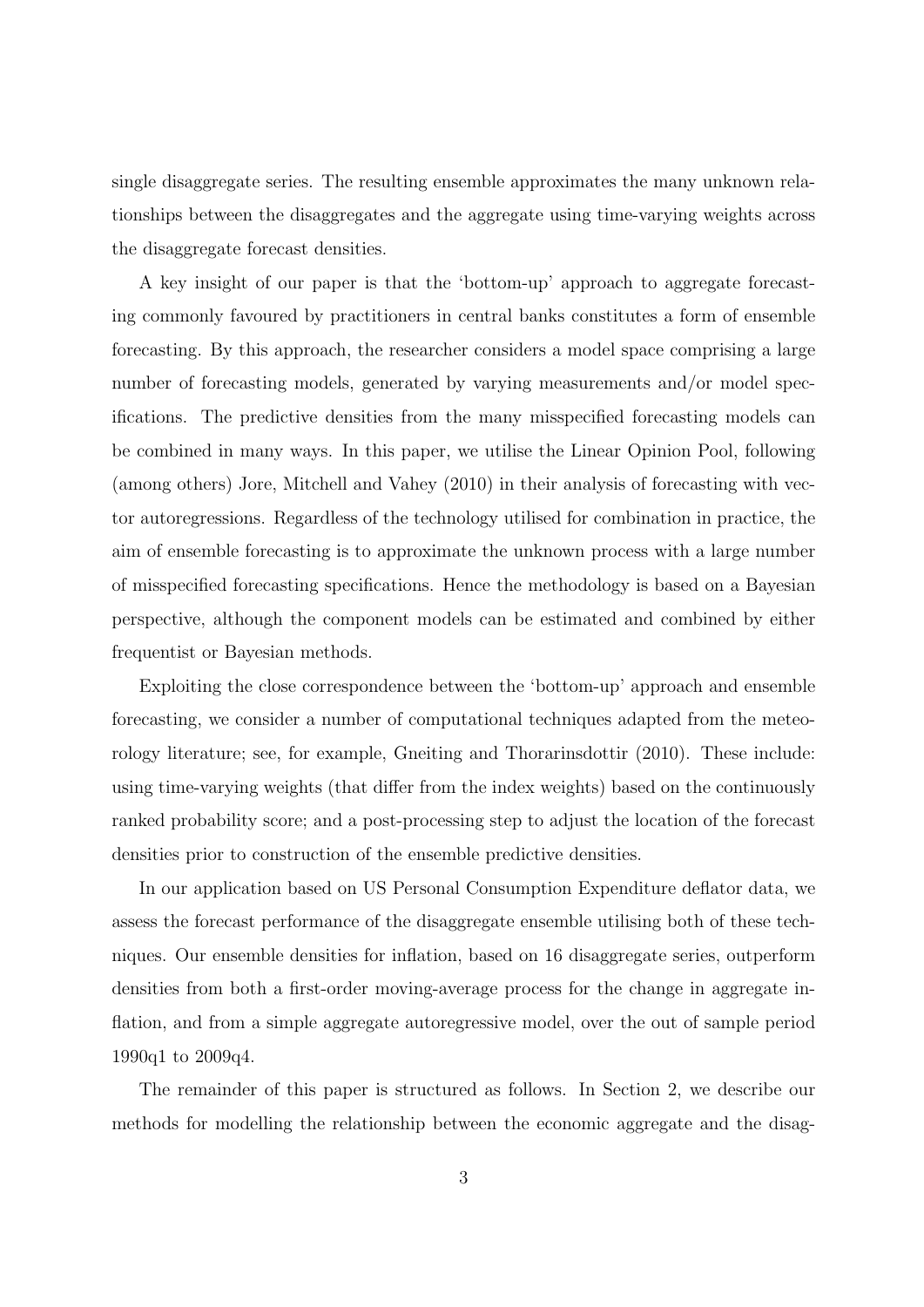gregates. In Section 3, we apply our methodology to US data to produce aggregate inflation forecast densities from an ensemble system utilising disaggregate information. We compare and contrast the predictive densities with those resulting from our alternative specifications which ignore disaggregate information. In the final section, we conclude with some suggestions for further research.

### **2 Disaggregate Ensemble Forecasting Methodology**

We begin with a characterisation of the 'bottom-up' approach commonly used by practitioners in central banks for one step ahead point forecasting.

### **2.1 The 'Bottom-up' Approach**

Consider an economic aggregate,  $y_\tau$ , defined as the weighted arithmetic mean of the N disaggregates, *xi,τ* :

$$
y_{\tau} \equiv \sum_{i=1}^{N} \omega_{i,\tau} \, x_{i,\tau}, \qquad i = 1, \ldots, N, \qquad \tau = \underline{\tau}, \ldots, \overline{\tau}
$$
 (1)

with weights  $\omega_{i,\tau}$  that are between 0 and 1,  $0 < \omega_{i,\tau} < 1$ , and sum to one,  $\sum_i \omega_{i,\tau} = 1$ , across the disaggregates, indexed  $i = 1, ..., N$ . Given the weights,  $\omega_{i, \tau}$ , and the disaggregate series,  $x_{i,\tau}$ , equation (1) defines the economic aggregate,  $y_{\tau}$  over the evaluation period  $\tau = \tau, \ldots, \overline{\tau}$ . Forecasting the aggregate  $y_{\tau}$  conditional on the information set dated  $\tau - 1$ , the researcher faces two unknowns: the disaggregate variables,  $x_{i,\tau}$  and the weights,  $\omega_{i,\tau}$ .

The disaggregate forecasts are typically badly behaved in practice because the forecasting equations are misspecified. To illustrate, suppose the *N ×*1 vector of disaggregates  $\mathbf{x}_{\tau}$  follows the vector autoregression (VAR) process:

$$
\mathbf{x}_{\tau} = \mathbf{a} + \mathbf{b}_1 \mathbf{x}_{\tau-1} + \mathbf{b}_2 \mathbf{x}_{\tau-2} + \dots + \mathbf{b}_p \mathbf{x}_{\tau-p} + \epsilon_{\tau} \qquad \tau = \underline{\tau}, \dots, \overline{\tau}
$$
(2)

with  $\epsilon_{\tau} \sim N(\mathbf{0}, \mathbf{\Xi}_{\tau})$ . Since economic theory restricts neither the interdependence between the disaggregates, nor the number of own lags for each disaggregate, the dimension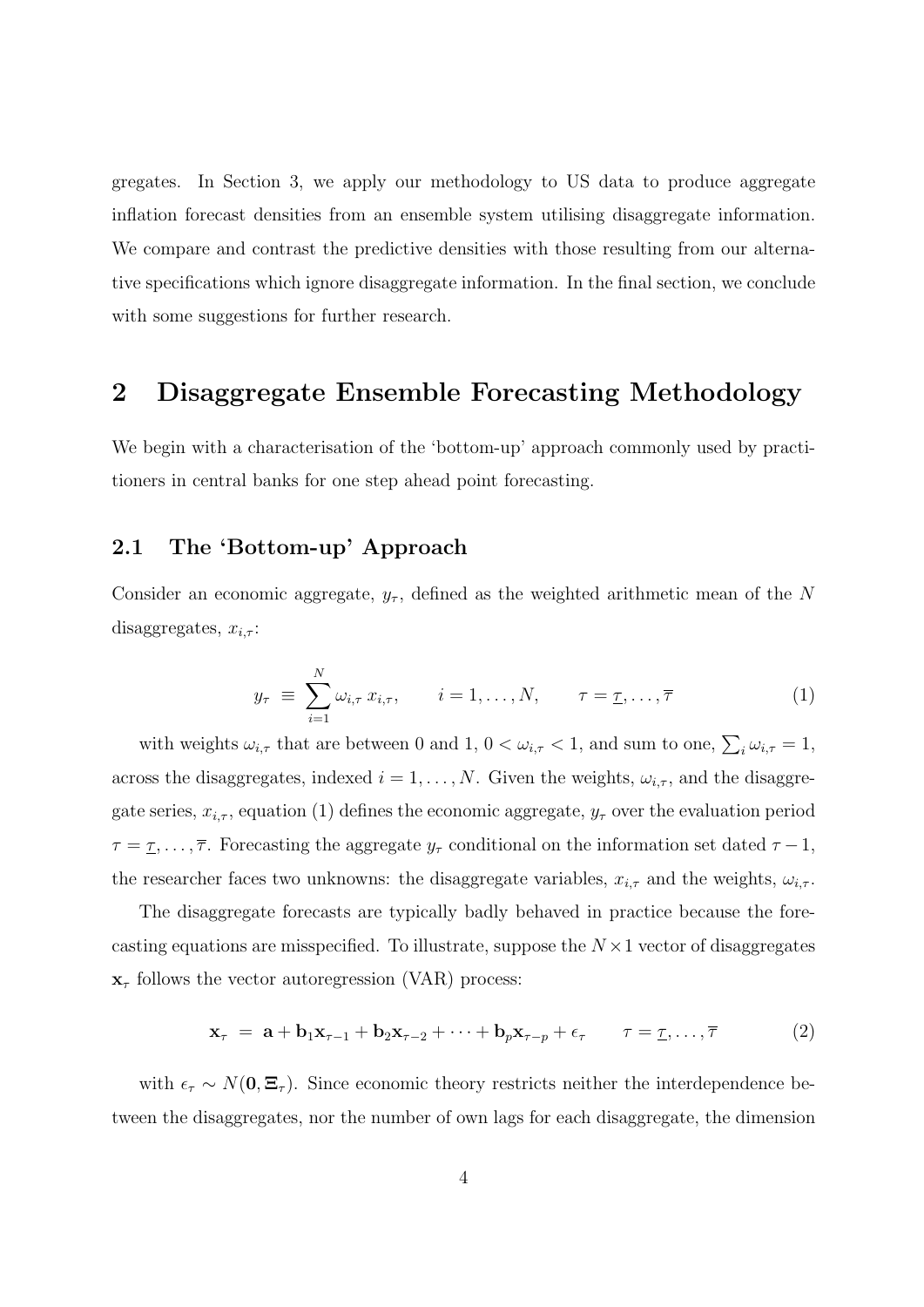of the VAR has the potential to be very large. And as van Garderen et al (2000) and Lütkepohl (2010) point out, there is no reason to restrict disaggregate relationships to be linear (or even Gaussian). Even small dimensional VARs often produce weak forecasting performance in macroeconomic time series applications, afflicted by a variety of misspecification issues; see (among others) Clark and McCracken (2010). These include unknown non-linearities, structural breaks and measurement errors.

Given the prevalence of uncertain instabilities in macro time series, 'bottom up' practitioners abstract from the dependence between disaggregates entirely, restricting attention to an autoregessive prediction model for each disaggregate series. For example, the first order autoregression, AR(1), for disaggregate *i*:

$$
x_{i,\tau} = c_i + d_i x_{i,\tau-1} + \eta_{i,\tau} \qquad \tau = \underline{\tau}, \dots, \overline{\tau}, \tag{3}
$$

with  $\eta_i \sim N(0, \Psi_i)$ . Equation (3) is a single equation from a restricted version of the VAR given by equation (2). Although this equation is of the type typically deployed by 'bottom-up' practitioners, the restrictions cannot be motivated by economic theory, and the linear Gaussian autoregressive forecasting equation is misspecified.

Nevertheless, to 'bottom-up' a point forecast for the economic aggregate, a system of *N* equations of this form is used to generate the disaggregate point forecasts,  $x_{i,\tau}^e$ . These are passed through equation (1) (with an assumption about the index weights,  $\omega_{i,\tau}$ ) to provide the point forecast for the aggregate  $y_\tau$ . Practitioners in central banks typically build-up a point forecast in this manner for an economic aggregate based on one step ahead disaggregate projections, using the previous period's weights,  $\omega_{i,\tau-1}$ ; see, for example, Marcellino, Stock and Watson (2003), and the discussions in Lütkepohl (2009,  $2010$ <sup>1</sup>. Forecast performance deteriorates if the weights change through time, or if the disaggregate forecasts are inaccurate. Lütkepohl (2010) emphasises that the weights  $\omega_{i,\tau}$ are generally time-varying and ex ante unknown in real-time economic applications. Problems include changes to the definition of a disaggregate, chain-linking, periodic rebasing

<sup>&</sup>lt;sup>1</sup>Marcellino, Stock and Watson (2003) refer to the 'bottom-up' approach as forecast 'pooling'. Others prefer the term 'build-up'.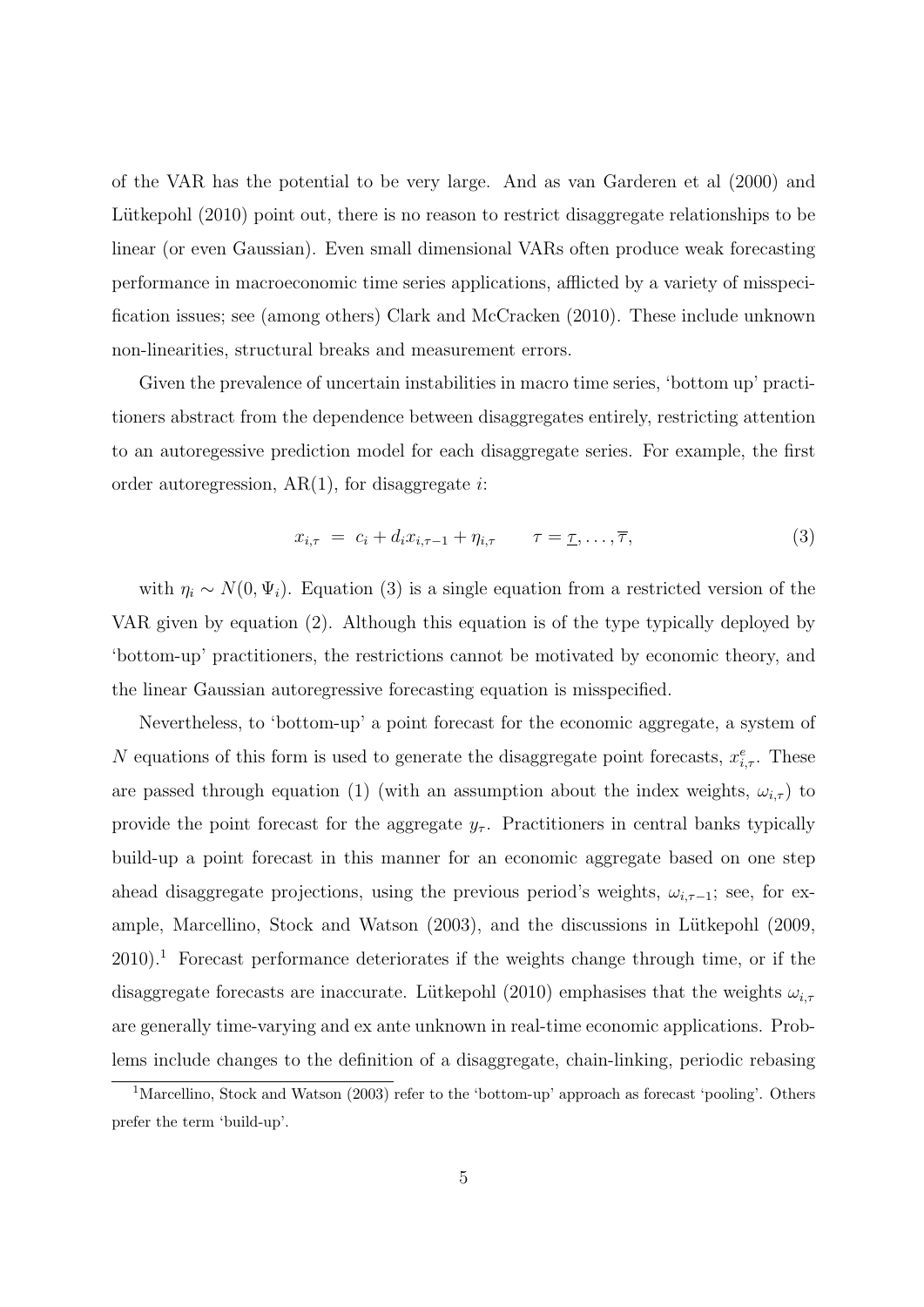of indexes, benchmark revisions, and changes in the number of disaggregates. Many of these effects are more pronounced at longer forecasting horizons. Many of these effects are more substantial when forecasting over long horizons. Perhaps with these concerns in mind, central banks generally use the approach for one step ahead forecasting in practice

In summary, 'bottom-up' practitioners use the following approach. Ignore the dependence between disaggregate time series, utilise simple autoregressive time series models to produce one step ahead forecasts for each disaggregate, and produce an aggregate real-time forecast by assuming the weights are unchanged from the previous period.

The use of 'bottom up' point forecasting by practitioners is controversial. For example, assuming the weights are known and fixed ex ante, Hendry and Hubrich (2011) argue that the 'bottom up' strategy cannot approximate a 'true' multivariate model. They advocate a simple aggregate autoregressive model, augmented with selected lagged disaggregates, in preference to the 'bottom up' approach based on root mean squared forecast error. Lütkepohl (2010) suggests a similar strategy for the case with time-varying and unknown weights.

Although the finding by Hendry and Hubrich (2011) is important for 'bottom up' practitioners concerned with point forecasting, as argued above, central banks require probabilistic information for policy. Root mean squared forecast error can be misleading about the accuracy of forecast probabilities. In contrast to Hendry and Hubrich (2011), our methodology is aimed at density forecasting.

# **2.2 An Extension of the 'Bottom-up' Approach Based on the Linear Opinion Pool**

Equation (1) provides no guidance on how to produce aggregate densities. Regardless of whether the weights are known ex ante, a 'bottom-up' approach uses ad hoc exclusion restrictions to incorporate disaggregate information, and the model space is incomplete by construction. Timmermann (2006) discusses options for forecast aggregation from the perspective of the forecast combination literature. In this section, we propose using the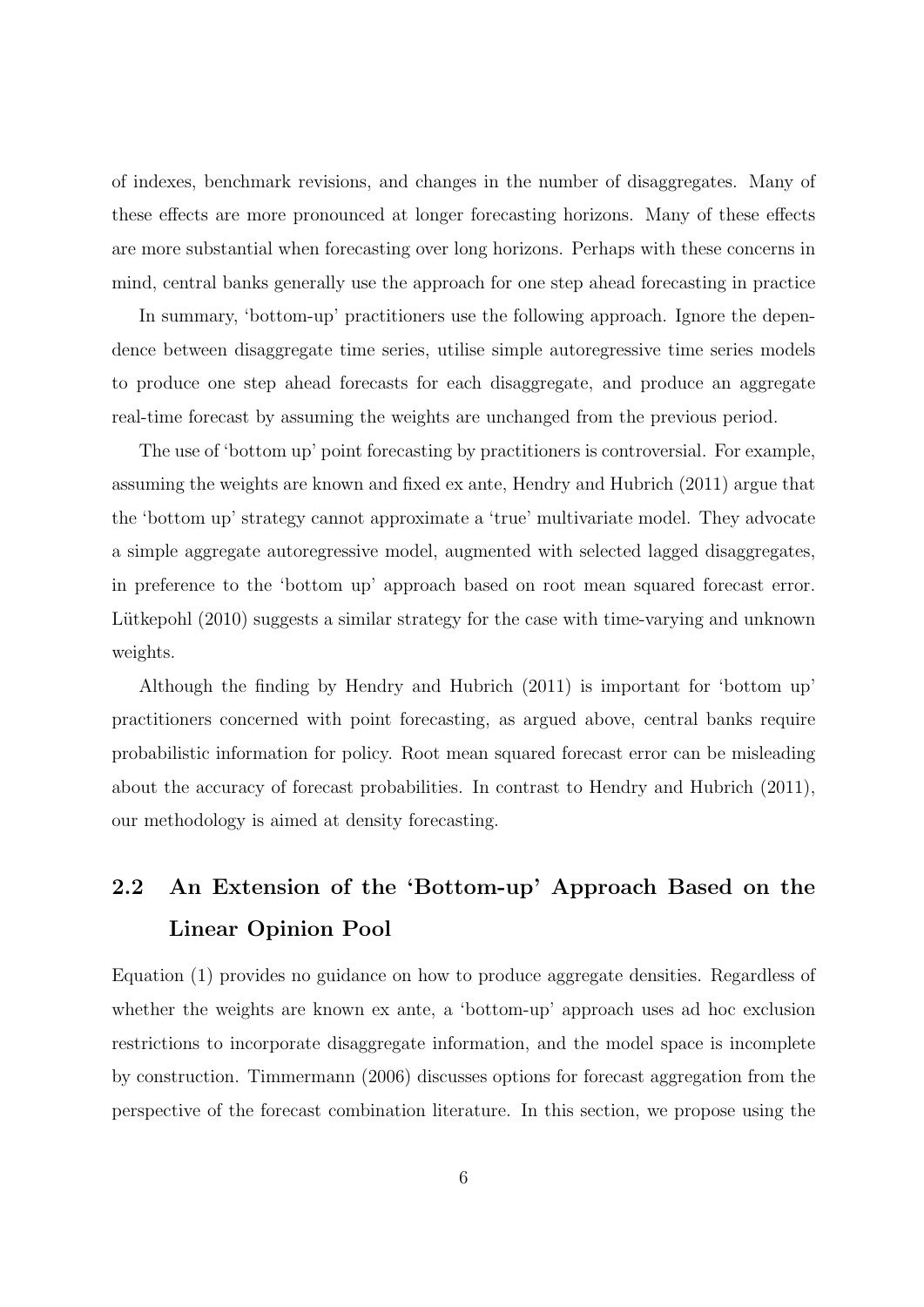Linear Opinion Pool (LOP) to aggregate.

Opinion pools have a long tradition in management science for expert combination problems, where the framework is sometimes referred to as a 'mixture of experts'. As emphasised by Wallis (2005), the approach is particularly useful for the combination of survey information since no in-sample information is required about the model used by each expert; see also Mitchell and Hall (2005). Geweke (2009) discusses the differences between LOP and mixture models, and argues that the former is more appropriate if the model space is incomplete—where all the models considered are misspecified.

More formally, given  $i = 1, \ldots, N$  disaggregates (where N could be a large number), the forecaster constructs a predictive density for the economic aggregate by taking a convex combination, sometimes referred to as a LOP, of the disaggregate densities. The disaggregate ensemble (DE) density is defined as:

$$
DE = g(y_{\tau}) = \sum_{i=1}^{N} w_{i,\tau} h(y_{\tau} | I_{i,\tau}), \qquad \tau = \underline{\tau}, \ldots, \overline{\tau}, \qquad (4)
$$

where  $h(y_\tau | I_{i,\tau})$  are the one step ahead forecast densities from component model (based on disaggregate information), indexed  $i = 1, \ldots, N$ , for the economic aggregate  $y_{\tau}$ , conditional on the information set  $I_{i,\tau}$ , which contains information dated  $t-1$  and earlier. The non-negative weights,  $w_{i,\tau}$ , in this finite mixture sum to unity, are positive, and vary by recursion in the evaluation period  $\tau = \tau, \ldots, \overline{\tau}$ . For convenience, we write the forecast densities to be aggregated as  $h(y_{i,\tau})$ .

Notice that the predictive density for the aggregate given by the LOP will be a mixture of the forecast densities produced by the component disaggregate forecasting specifications. If all the disaggregate forecasting specifications are misspecified, there is no reason to restrict attention to a forecast density for the aggregate,  $g(y_\tau)$ , to be from the same distributional family as the components themselves. (Kascha and Ravazzolo (2010) discuss alternative opinion pools which satisfy this restriction, in which case the methodology is said to be 'externally Bayesian'.) Hence, a useful feature of our LOP approach is that aggregate forecast densities can capture non-Gaussian behaviour, even if the disaggregate forecast densities are Gaussian.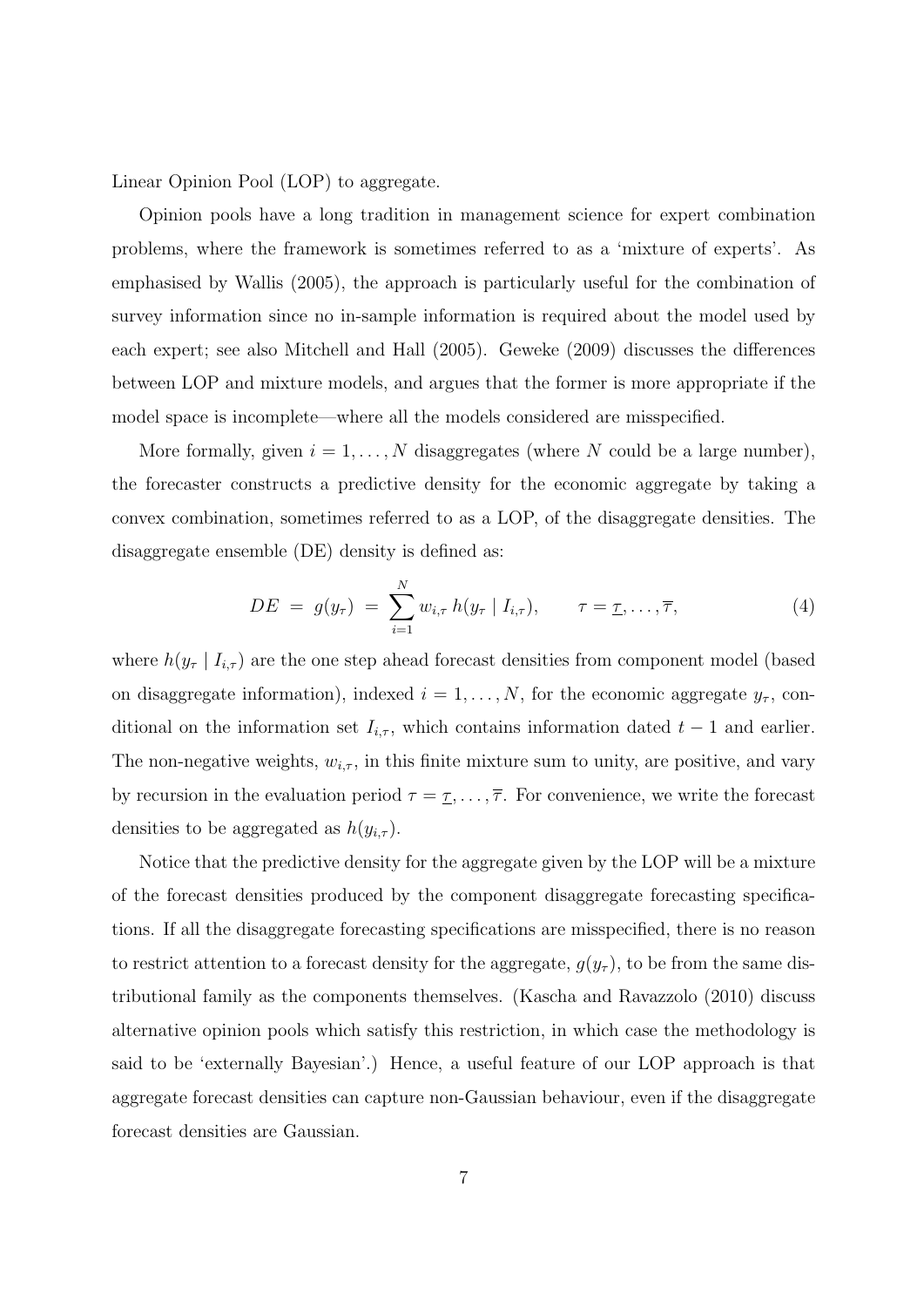An implication of the LOP approach is that the index weights,  $\omega_{i,\tau}$ , will not generally be useful for forecasting. There is no reason to believe that applying the index weights (or if these are unknown, lagged index weights) to forecast densities produced from misspecified linear disaggregate forecasting specifications will provide a suitable approximation.

#### **2.3 Disaggregate Component Model Space**

Having set out the construction of the aggregate forecast densities,  $g(y_\tau)$ , we now describe how to generate the disaggregate forecast densities  $p(x_{i,\tau})$ , and the predictives for the aggregate  $h(y_{i,\tau})$  which enter the LOP, equation (4). To construct the forecast densities  $p(x_{i,\tau})$ , we adopt the disaggregate component model space commonly utilised in the 'bottom-up' approach to point forecasting. Namely exactly the same *N* univariate autoregressive models described by equation (3).

As we noted earlier, we interpret the *N* forecasting specifications used in conventional 'bottom-up' analyses as a 'perturbed' ensemble model space. In ensemble forecasting applications, researchers consider perturbations to a single basic misspecified model.<sup>2</sup> The perturbations might be to the measurements and/or the model space; see (among others) Raftery et al (2005), Bao et al (2010) and Doblas-Reyes et al (2009). In our economic application, the *N* disaggregate forecasting models can be trivially rewritten as an autoregressive forecasting model for a single variable, where the variable of interest is systematically perturbed to consider each of the candidate disaggregate variables in turn. That is, equation (3) can be rewritten:

$$
z_{\tau} = c_z + d_z z_{\tau-1} + \eta_{z,\tau} \qquad \tau = \underline{\tau}, \ldots, \overline{\tau}, \qquad z_{\tau} = x_{1,\tau}, \ldots, x_{N,\tau}.
$$
 (5)

To construct the forecast densities for the aggregate,  $h(y_{i,\tau})$ , which are inputs into the LOP, equation (4), we use a post-processing step for the disaggregate densities,  $p(x_{i,\tau})$ . This procedure adjusts the location of the disaggregate forecast densities prior to con-

<sup>&</sup>lt;sup>2</sup>Bache et al (2010) note that the technologies for ensemble density construction differ across applied statistics fields, as does the model space. For example, in weather forecasting applications, the models are typically chaotic.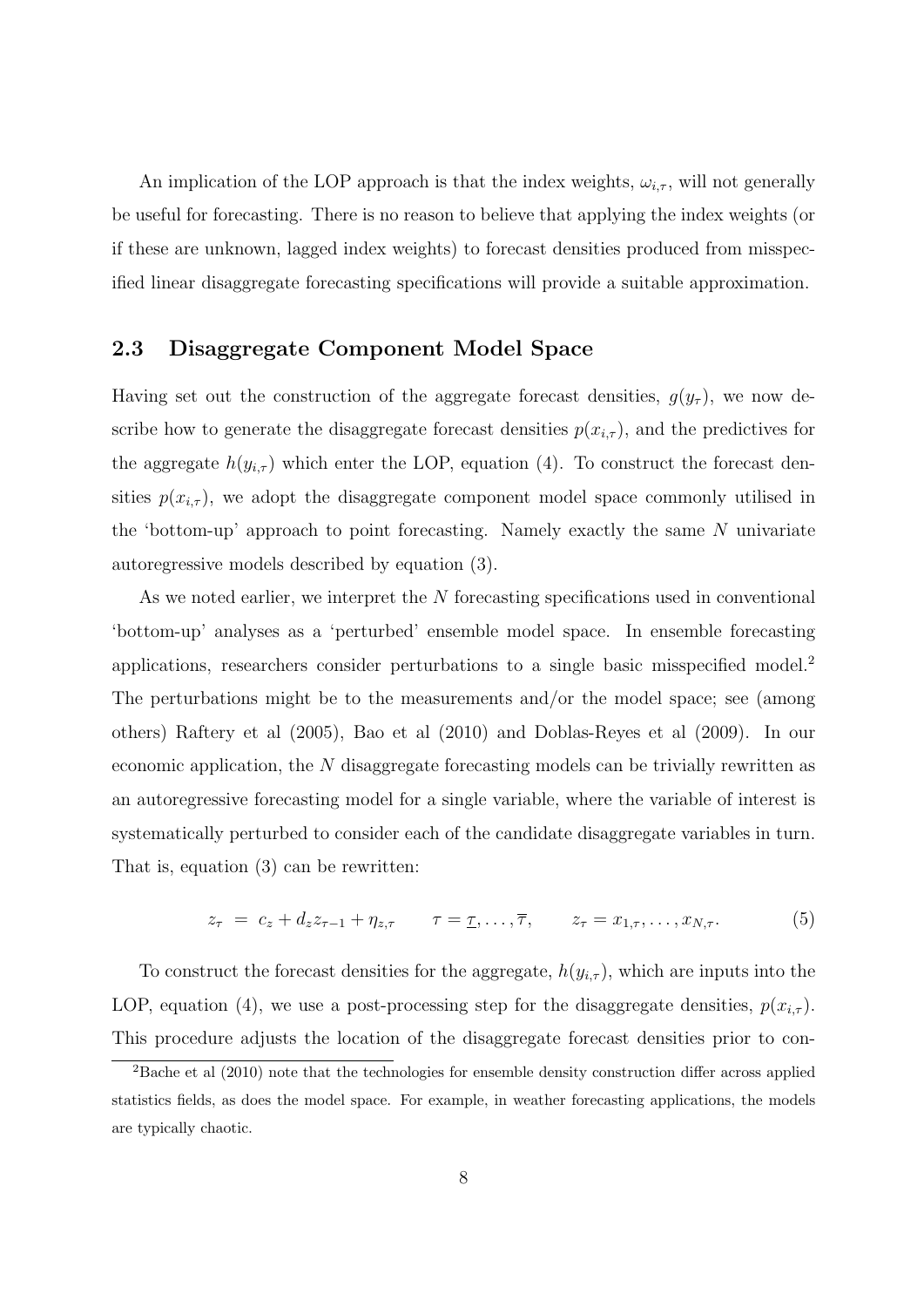structing the ensemble density forecast; see, for example, the discussions in (among others) Atger (2003), Stensrud and Yussouff (2007), Bao et al (2010) and Gneiting and Thorarinsdottir (2010). With the disaggregate forecast densities (approximately) correctly located, the weights in the LOP are governed by shape considerations. Although more flexible approaches are feasible, a simple bias-correction step is often sufficient to ensure well-calibrated ensemble densities in practice; see, for example, Stensrud and Youssoff (2007).

To implement this post-processing step, we recursively estimate the Linear Gaussian model:

$$
y_s = a + (x_{i,s}^e) + \varepsilon_s, \qquad s = s, \dots, \tau - 1
$$
 (6)

where  $x_{i,s}^e$  is the expected value (median) of the predictive density  $p(x_{i,s})$  from equation (5), for all *i*. Then, we define the bias-corrected disaggregate forecast density for the aggregate:

$$
h(y_{i,\tau}) = \widehat{a} + p(x_{i,\tau}) \tag{7}
$$

where  $\hat{a}$  is the estimate of *a* in equation (6).

We note that it is not necessary to utilise this two-step approach with the LOP. For example, in our application below we experimented with ensemble specifications that predict the aggregate directly with the disaggregates. However, we found the additional flexibility afforded by the two step approach gave considerable improvements in forecasting performance.

### **2.4 Ensemble Weights**

Finally, to construct the ensemble forecast density for the aggregate,  $g(y_\tau)$  via the LOP, equation (4), we require weights,  $w_{i,\tau}$ . Since our methodology is motivated by the assumption that the disaggregate forecasting equations are misspecified and that the ensemble methods approximate the unknown 'true' specification, we propose recursively updating the weights,  $w_{i,\tau}$ , according to the density forecasting performance of the (bias-corrected)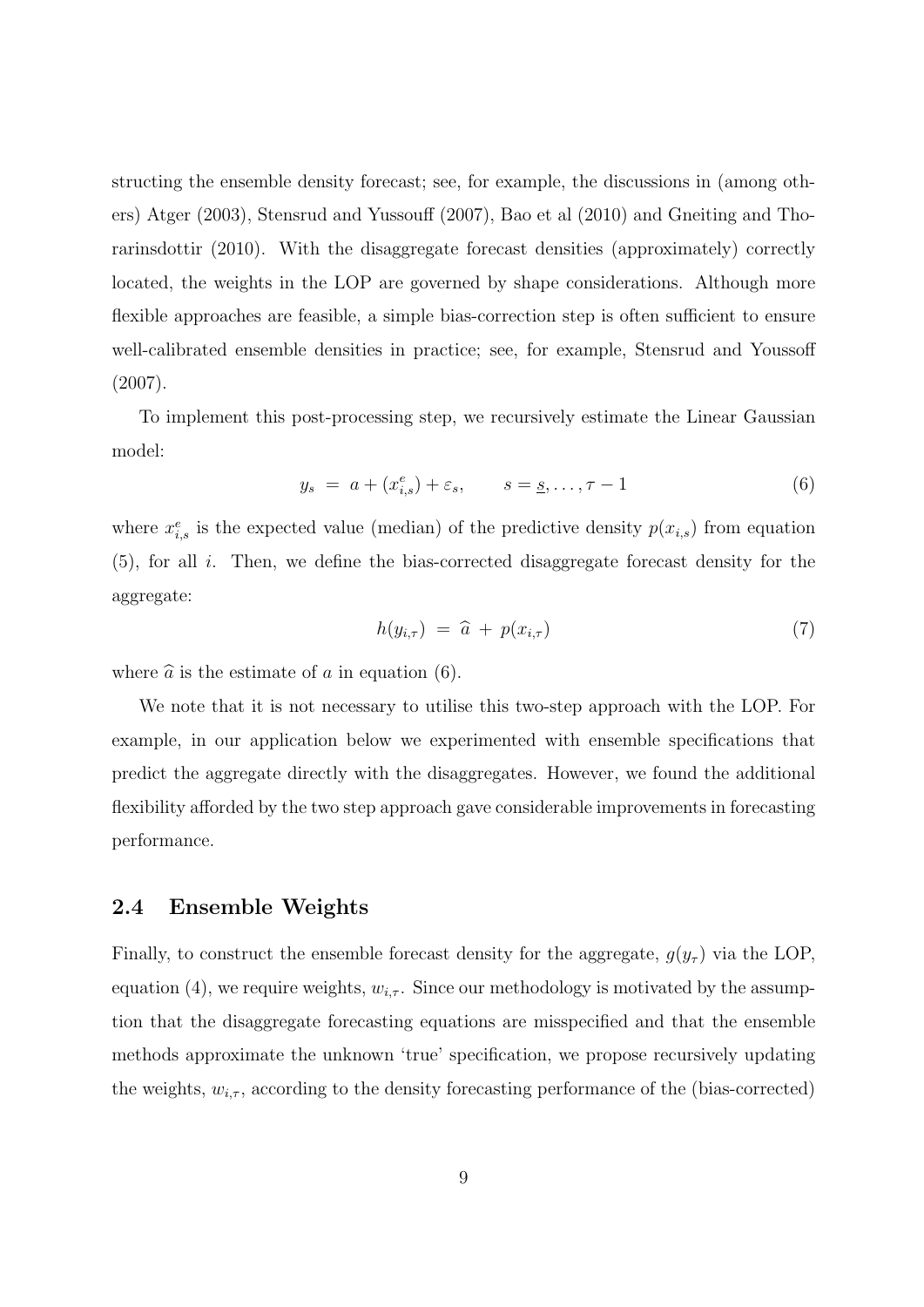forecast predictives,  $h(y_{i,\tau})$ <sup>3</sup> Hersbach (2000), Gneiting and Raftery (2007), Panagiotelis and Smith (2008), Groen, Paap and Ravazzolo (2009) and Arora et al (2013) (among others) have argued that the Continuous Ranked Probability Score (CRPS), which rewards predictive densities with high probabilities near (and at) the outturn, provides a robust metric of density forecast performance. Gneiting and Raftery (2007) refer to the concentration of a forecast density about its central location as 'sharpness', and the location as 'distance'. The CRPS metric favours densities with small distance and high sharpness.

The CRPS is measured as the difference between the predicted and actual cumulative distribution. Figure 1 provides an illustrative example for a particular observation: the CRPS measures the area between the predictive (for this example, assumed to be Gaussian) and the actual cumulative distribution (marked by shading). The (positive) score approaches zero as the predictive density converges on the true (but unobserved) density.

More formally, following Panagiotelis and Smith (2008), the CRPS of a component density for a particular observation can be defined as:

$$
CRPS = E_h|y - Y| - 0.5E_h|y - y'|
$$
\n(8)

where  $E_h$  is the expectation for the predictive  $h(Y_\tau)$ , y and y' are independent random draws from the predictive, and *Y* is the observed outturn. The expectation terms can be approximated using Monte Carlo draws from the component forecast density; Panagiotelis and Smith (2008, equation 4.5) provide the computational steps required.

For each forecast density,  $h(y_{i,\tau})$ , we construct the cumulative CRPS over the evaluation period. The weight on an individual component density *i* in each observation of the evaluation period is then calculated by:

$$
w_{i,\tau} = \frac{\left[\sum_{s}^{\tau-1} \Gamma(h(Y_{i,\tau}))\right]}{\sum_{i=1}^{N} \left[\sum_{s}^{\tau-1} \Gamma(h(Y_{i,\tau}))\right]}, \qquad \tau = \underline{s}, \dots, \underline{\tau}, \dots, \overline{\tau}.
$$
 (9)

<sup>&</sup>lt;sup>3</sup>In macro-econometric studies of point forecast combination with US data, it is often observed that equal-weight combinations compare favourably with recursive-weight combinations. Jore, Mitchell and Vahey (2010) and Garratt, Mitchell, Vahey and Wakerly (2011) show that result does not generalise to forecast densities.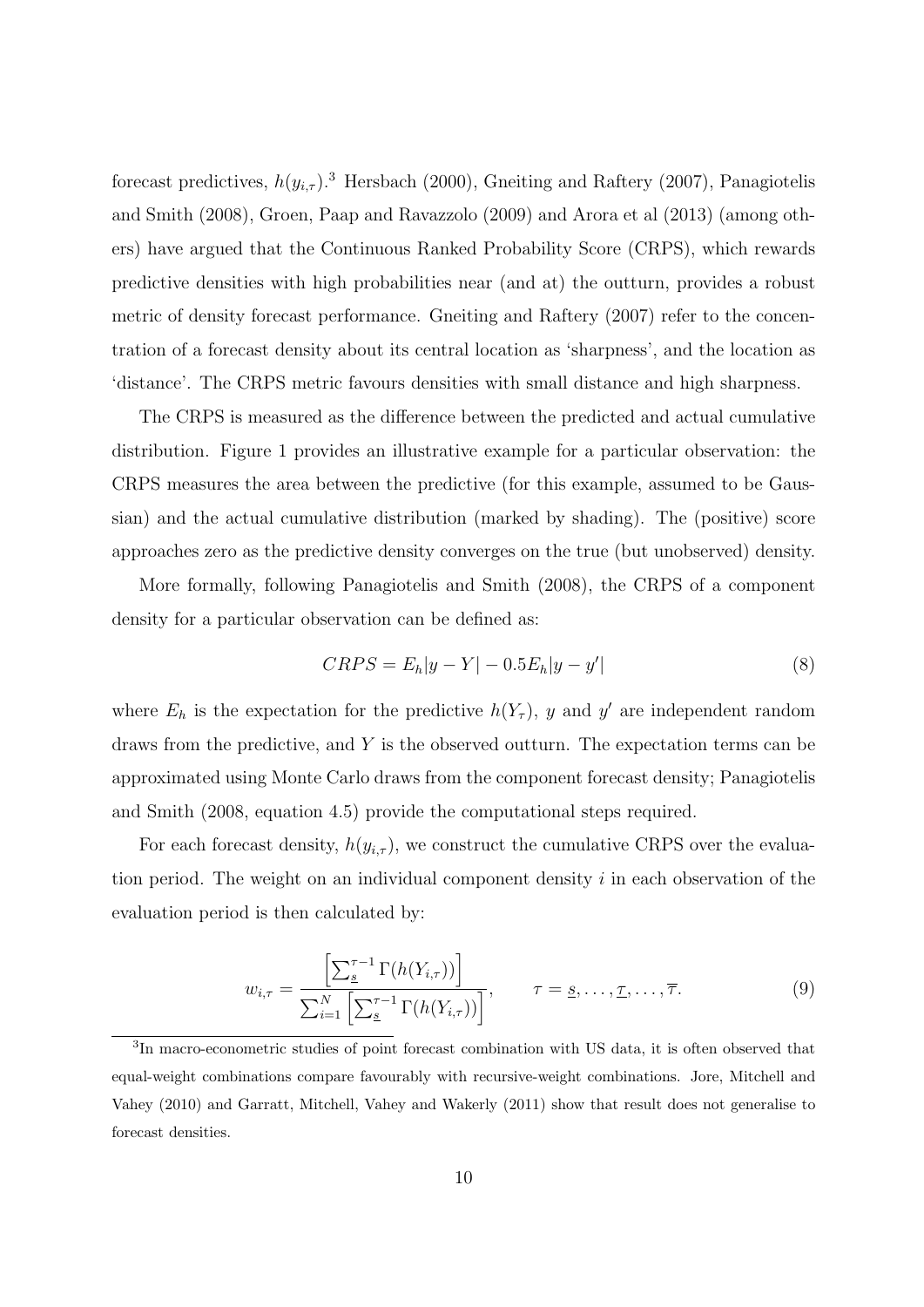

Figure 1: CRPS

*Note*: The figure shows the cumulative distribution of a normal density with zero mean and unit variance,  $N(0,1)$ , and the cumulative distribution of the realised value 0. The coloured area measures the CRPS.

with  $\Gamma$  is the inverse of the CRPS,  $0 \leq \Gamma \leq \infty,$  and higher scores are preferred.

Geweke (2009) argues for optimal combinations based on maximising the logarithmic score of the ensemble density. Although, in this paper, we use an alternative scoring rule based on the CRPS to construct the weights, optimised CRPS weights are feasible. But given the short samples used in macroeconomic forecasting applications, the scope for improvement is modest, and we leave this avenue for subsequent research, utilising longer samples of data.<sup>4</sup>

<sup>&</sup>lt;sup>4</sup>The weights in the LOP in our application do not converge to zero for any specification. Our proposed weights do not lead to an outcome close to model selection on our sample.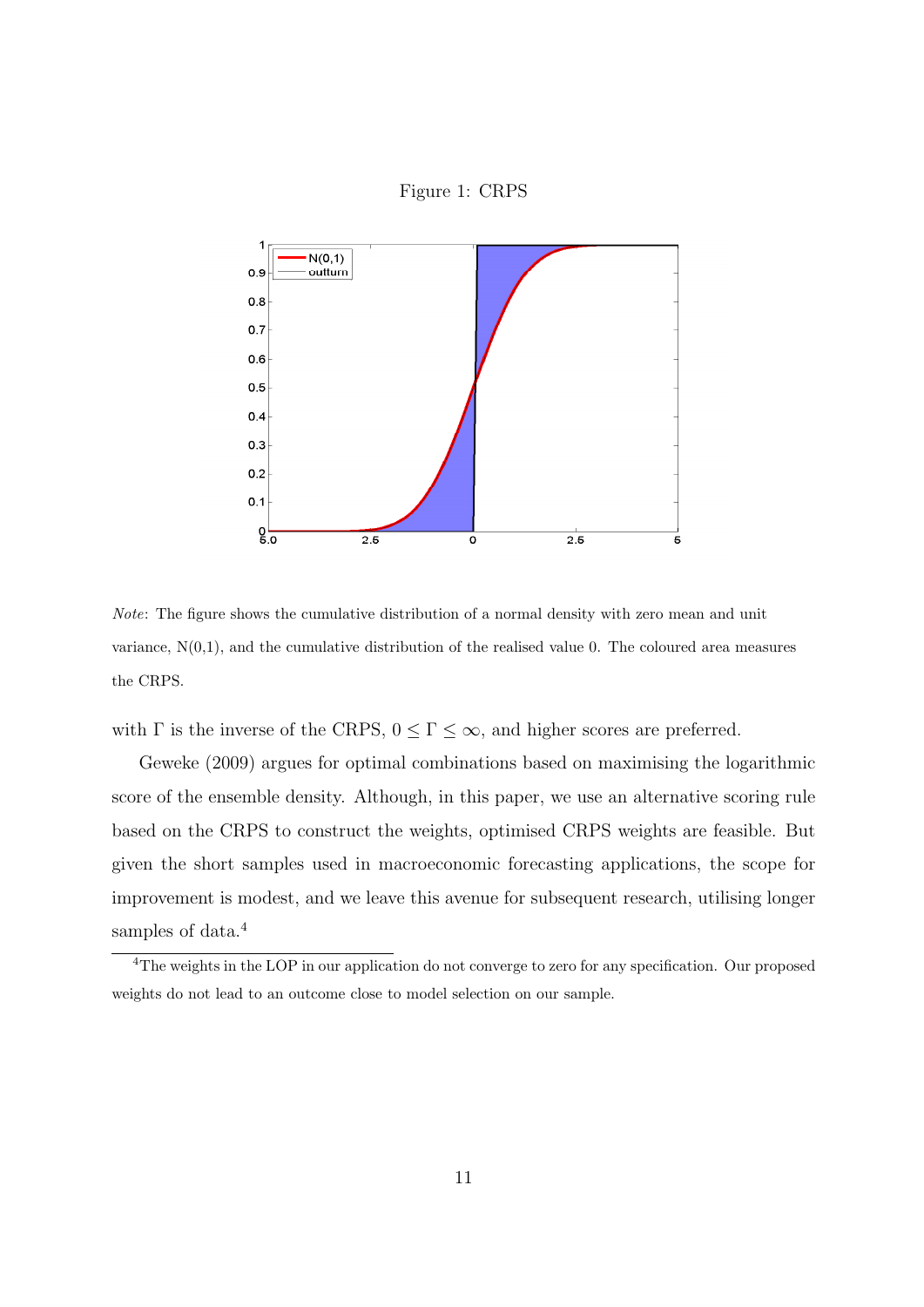### **2.5 Methodological Summary**

Our disaggregate ensemble methodology can be summarised as follows. For each observation in the forecaster's evaluation period, we estimate *N* univariate time series representations, one for each disaggregate. The 'fit' of each bias-corrected component forecast density is assessed with the CRPS, and used to construct weights for the ensemble forecast density. These weights vary through the evaluation period. In this manner, we approximate the forecast densities for the true, but unknown, relationships between the disaggregates and the aggregate. An appendix to this paper provides some simulations to illustrate our approach further.

### **3 Application: Forecasting PCE Inflation for the US**

In our forecasting US inflation application, we consider US Personal Consumption Expenditure deflator (PCE) data. We construct a disaggregate ensemble using an evaluation period from 1975q1 to 2009q3, and then examine the calibration of the ensemble aggregate forecast densities using probability integral transforms, *PITS*, at the end of the evaluation. We also examine forecast performance relative to a number of aggregate benchmarks. We stress that our focus in this example is the predictive performance of the ensemble. We do not aim to select a preferred single disaggregate predictor of aggregate inflation from the (likely) misspecified disaggregate components.

We begin our analysis by describing the US data. Then we describe our disaggregate ensemble, aggregate benchmarks, density evaluation methods, and results.

### **3.1 Data**

The dataset contains time series for the disaggregate components of the PCE. The data are available on the Bureau of Economic analysis http://www.bea.gov/national/nipaweb.<sup>5</sup>

<sup>5</sup>To our knowledge, the disaggregate data used in this study are not available on a real-time basis, although Croushore (2009) discusses the revisions in aggregate PCE.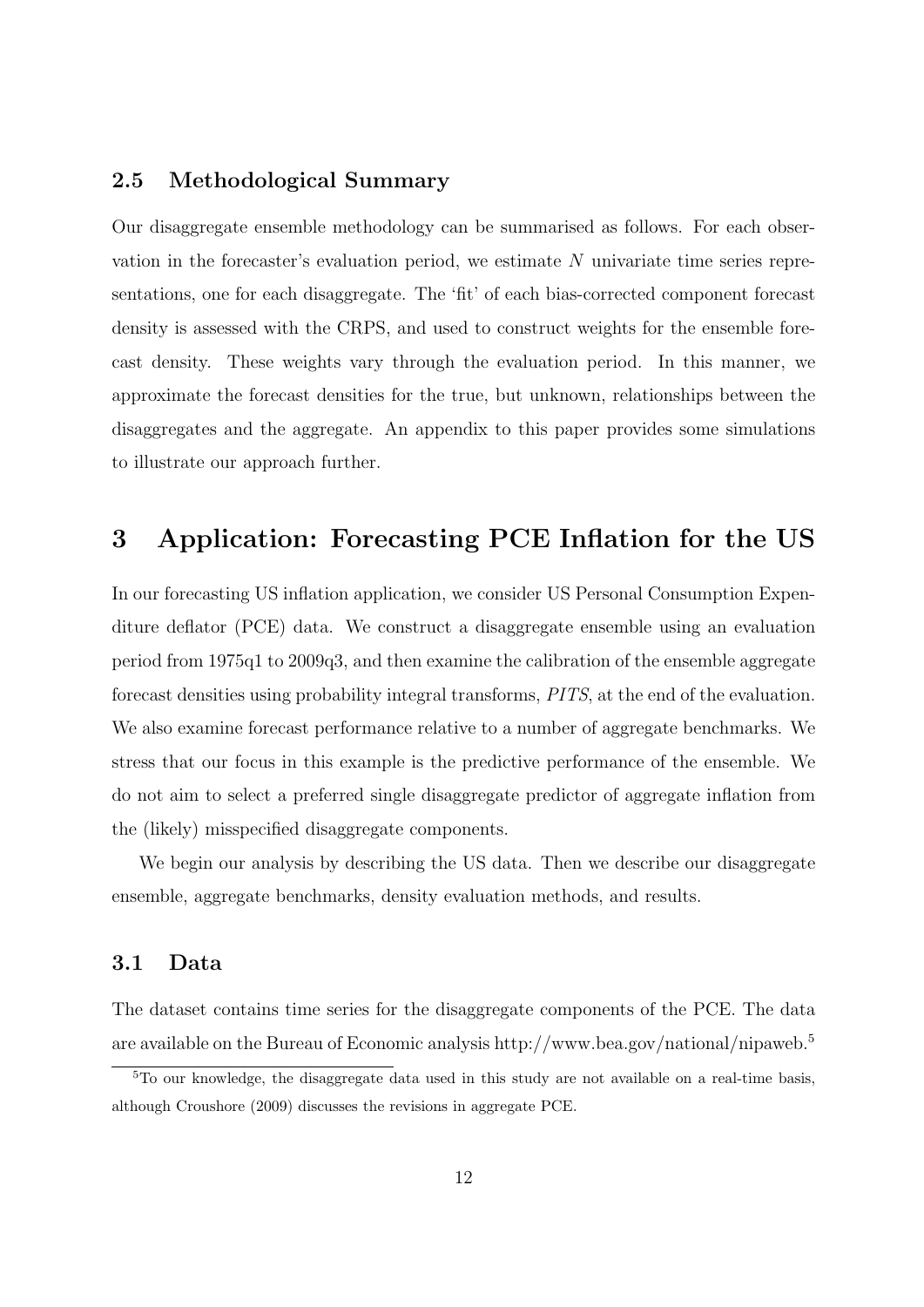The PCE data permit breakdowns at various levels of disaggregation. We emphasise that, in principle, our methodology could be applied to any level of disaggregation. In our application, we illustrate our technique with 16 disaggregates. These are: Motor vehicles and parts, Furnishings and durable household equipment, Recreational goods and vehicles, Other durable goods, Food and beverages, Clothing and footwear, Gasoline and other energy goods, Other nondurable goods, Housing and utilities, Health care, Transportation services, Recreation services, Food services and accommodations, Financial services and insurance, Other services, and Final consumption expenditures of nonprofit institutions serving households. For all inflation series, the PCE aggregate and its disaggregates, we work with the quarterly growth rates (calculated as 100 times the log difference in the price levels). Clark (2006) documents both the considerable variation in the mean and volatility of disaggregate PCE variables through time, and the heterogeneity across disaggregates.

#### **3.2 Disaggregate Ensemble and Aggregate Specifications**

We start our in-sample estimation with 1975q1 and end in 2009q4. With our out-ofsample evaluation period ( $\tau$ ) from 1990q1 ( $\underline{\tau}$ ) to 2009q4 ( $\overline{\tau}$ ), the period from 1985q1 to 1989q4 comprises a 'training period' to initialise the ensemble weights. The bias-correction step and ensemble combinations are based on a rolling window of 20 quarters, denoted  $s = \tau - 20, \ldots, \tau - 1$ , for the results reported below. (Using an expanding window for bias-correction and combination gave some degradation in relative performance but the qualitative results are unchanged.)

The 16 disaggregate (component) forecasting equations each utilise an AR(2) specification, estimated by Bayesian methods, using non-informative priors and a rolling window of 40 observations. (Using an  $AR(4)$  disaggregate forecasting equation gives qualitatively similar performance.) The predictive densities follow the t-distribution, with mean and variance equal to OLS estimates; see, for example, Koop (2003, chapter 3) for details.

In addition to our disaggregate ensemble, DE, we also evaluate the predictive densities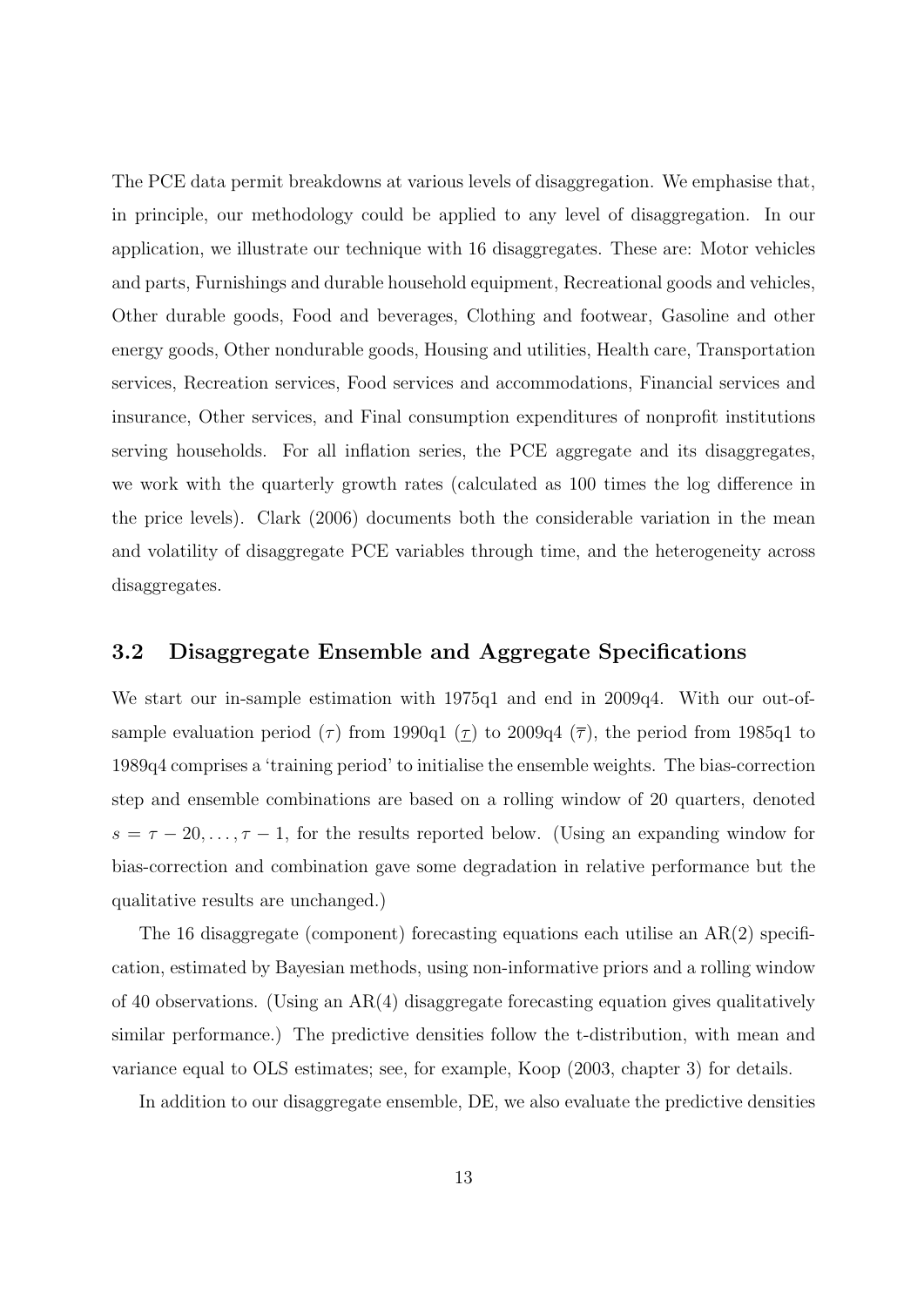from two time series models for aggregate inflation. The first uses a linear model for the aggregate, that is, using a linear autoregressive model for aggregate PCE inflation, with two lags, AR(2). We use noninformative priors for the AR(2) parameters with a rolling window of 40 observations for parameter estimation.<sup>6</sup>

The second aggregate variant uses a first-order moving average process for the change in inflation—that is, an Integrated Moving Average (IMA) process for aggregate inflation. Clark (2011) reports that this model outperforms AR benchmarks in terms of US inflation density forecasting. Following Clark (2011), we use a 40 observation moving window for in-sample estimation of the parameters.<sup>7</sup>

### **3.3 Density Evaluation**

Following (among others) Jore, Mitchell and Vahey (2010), we evaluate the ensemble predictive densities using a battery of (one-shot) tests of absolute forecast accuracy, relative to the 'true' but unobserved density. Like Rosenblatt (1952) and Diebold, Gunther and Tay (1998), we utilize the probability integral transforms, *PITS*, of the realisation of the variable with respect to the forecast densities. A forecast density is preferred if the density is correctly calibrated, regardless of the forecasters loss function. The *PITS* are:

$$
z_{\tau} = \int_{-\infty}^{y_{\tau}} g(u) du.
$$

The *PITS* should be both uniformly distributed, and independently and identically distributed if the forecast densities are correctly calibrated. Hence, calibration evaluation requires the application of tests for goodness-of-fit and independence.

The goodness-of-fit tests employed include the Likelihood Ratio (LR) test proposed by Berkowitz (2001), the Anderson-Darling test, and the Pearson  $(\chi^2)$  test used by Wallis

<sup>&</sup>lt;sup>6</sup>We experimented with aggregate AR models of order one through four but found little variation in performance.

<sup>&</sup>lt;sup>7</sup>In a sequel paper, Ravazzolo and Vahey (2012) we consider additional forecasting methodologies including a density forecasting extension of the Hendry and Hubrich (2011) approach, and a dynamic factor model. Neither approach outperformed the IMA benchmark in terms of density forecasting.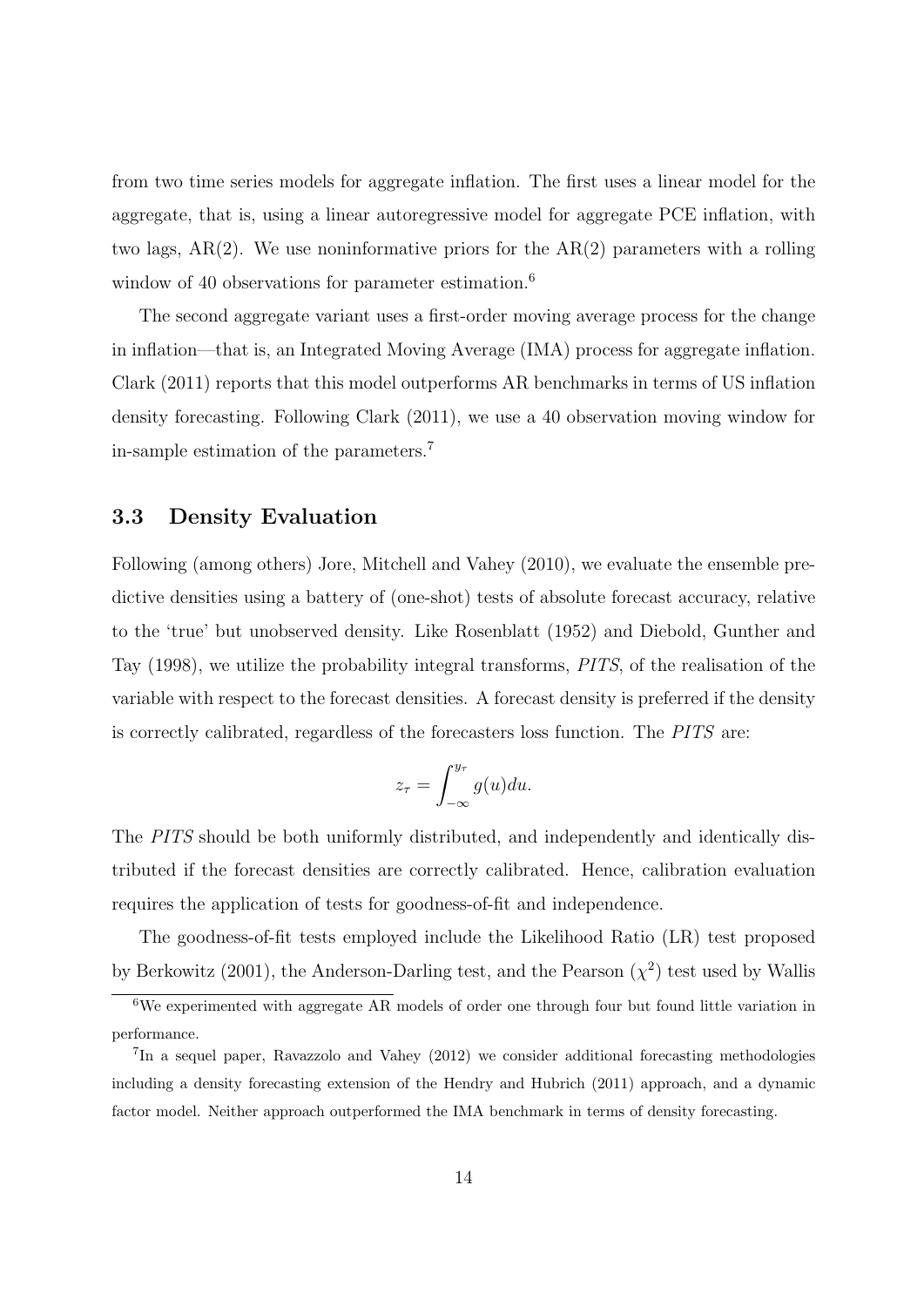(2003). Our Berkowitz test is a three degrees of freedom variant, with a test for independence, where under the alternative  $z<sub>\tau</sub>$  follows an AR(1) process. The Anderson-Darling (AD) test for uniformity, a modification of the Kolmogorov-Smirnov test, gives more weight to the tails of the forecast density. The Pearson  $(\chi^2)$  tests divides the range of the  $z<sub>\tau</sub>$  into eight equiprobable classes and tests for uniformity in the histogram. We also test directly for independence of the *PITS* using a Ljung-Box (LB) test, based on autocorrelation coefficients up to four. A well-calibrated ensemble should give high probability values for all four of these tests—implying the null hypothesis of no calibration failure cannot be rejected.

Turning to our analysis of relative predictive accuracy, we consider a Kullback-Leibler Information Criterion (KLIC) based test, utilising the expected difference in the Logarithmic Scores of the candidate forecast densities; see, for example, Bao, Lee and Saltoglu (2007), Mitchell and Hall (2005) and Amisano and Giacomini (2007). Suppose there are two density forecasts,  $g(y_\tau | I_{1,\tau})$  and  $g'(y_\tau | I_{2,\tau})$ , and consider the loss differential  $d_{\tau} = \ln g(Y_{\tau} | I_{1,\tau}) - \ln g'(Y_{\tau} | I_{2,\tau})$ . The null hypothesis of equal accuracy is  $\mathcal{H}_0$ :  $E(d_\tau) = 0$ . The sample mean,  $\overline{d}_{\tau}$ , has under appropriate assumptions the limiting distribution:  $\sqrt{T}(\bar{d}_{\tau} - d_{\tau}) \rightarrow N(0, \Omega)$ . The Logarithmic Score of the *i*<sup>th</sup> density forecast,  $\ln g(Y_\tau | I_{i,\tau})$ , is the log of the probability density function  $g(.) | I_{i,\tau})$ , evaluated at the outturn  $Y_\tau$ . In our LS test of relative forecast performance, we abstract from the estimation procedure used to generate the forecast densities. Mitchell and Wallis (2011) discuss the value of information-based methods for evaluating forecast densities that are well-calibrated on the basis of *PITS* tests.

#### **3.4 Results**

Before considering the density evaluations for our disaggregate ensemble, we summarize the point forecast performance. The disaggregate ensemble (DE) outperform both aggregate specifications, the AR(2), and the IMA in terms of Root Mean Squared Forecast Error (RMSFE). For the  $AR(2)$  benchmark, the raw RMSFE is 0.314. The IMA gives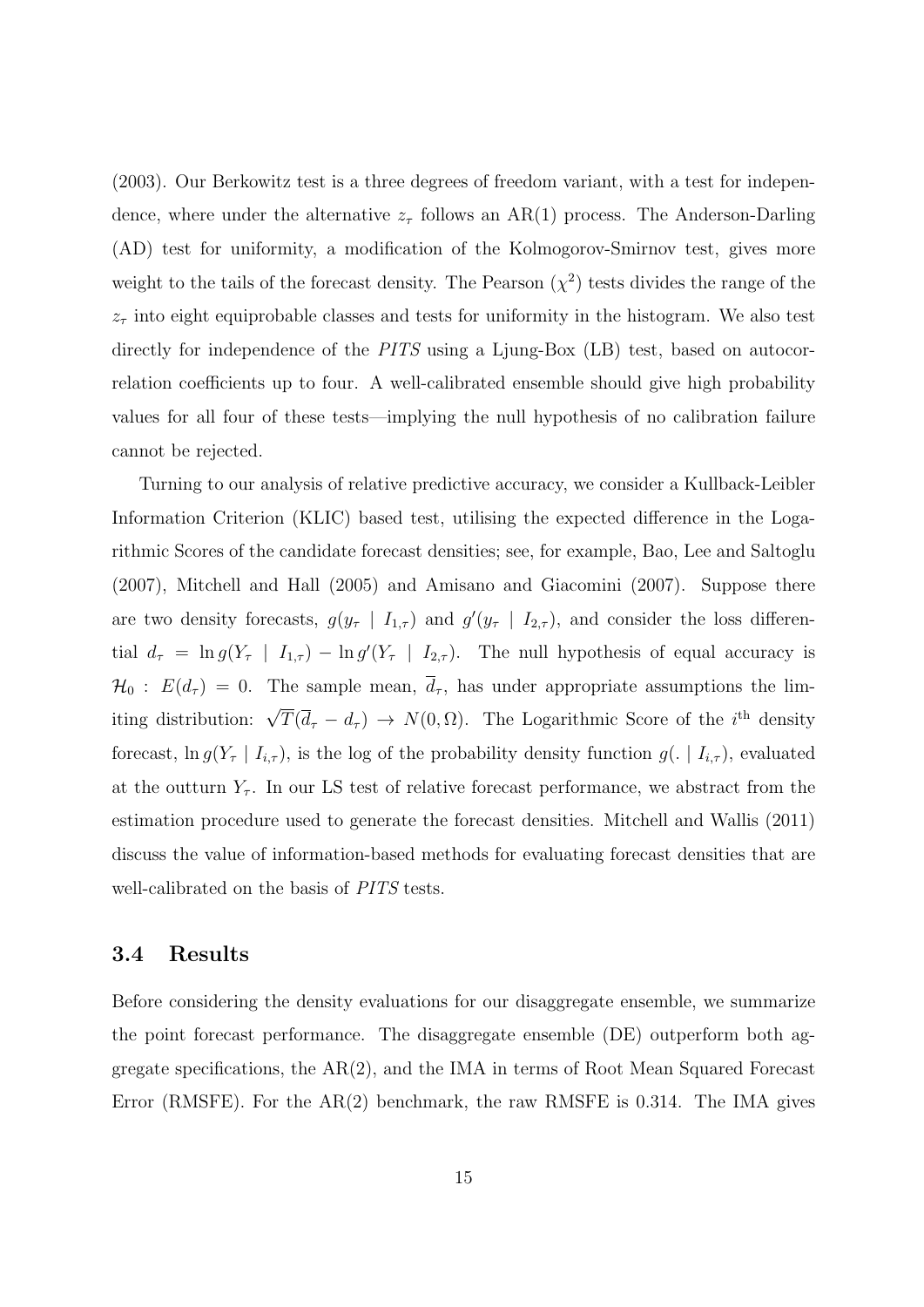|        | LR3               |       | AD $\chi^2$ LB                           |                 |  | LS LS_test |
|--------|-------------------|-------|------------------------------------------|-----------------|--|------------|
| DE     |                   |       | $0.537$ $0.095$ $0.517$ $0.527$ $0.107$  |                 |  | 0.000      |
|        | Individual models |       |                                          |                 |  |            |
| AR(2)2 |                   |       | $0.000$ $0.000$ $0.000$ $0.633$ $-0.466$ |                 |  |            |
| IM A   | (0.000)           | 0.000 | 0.000                                    | $0.885 - 0.361$ |  | 0.000      |

Table 1: Forecast density performance, 1990q1 - 2009q4

*Note*: The column LR is the Likelihood Ratio p-value of the test of zero mean, unit variance and independence of the inverse normal cumulative distribution function transformed *PITS*, with a maintained assumption of normality for transformed *PITS*. AD is the p-value for the Anderson-Darling test for uniformity of the pits. The small-sample (simulated) p-values are computed assuming independence of the *PITS* for the Anderson-Darling test.  $\chi^2$  is the p-value for the Pearson chi-squared test of uniformity of the *PITS* histogram in eight equiprobable classes. LB is the p-value from a Ljung-Box test for independence of the *PITS*. A bold number indicates that the null hypothesis of a correctly specified model cannot be rejected at 5% significance level for LR, AD,  $\chi^2$  and LB. LS is the average Logarithmic Score over the evaluation period. A bold number in the final column indicates that the null of the LS test of equal density predictive accuracy relative to the  $AR(2)$  benchmark is rejected at the 5% significance level.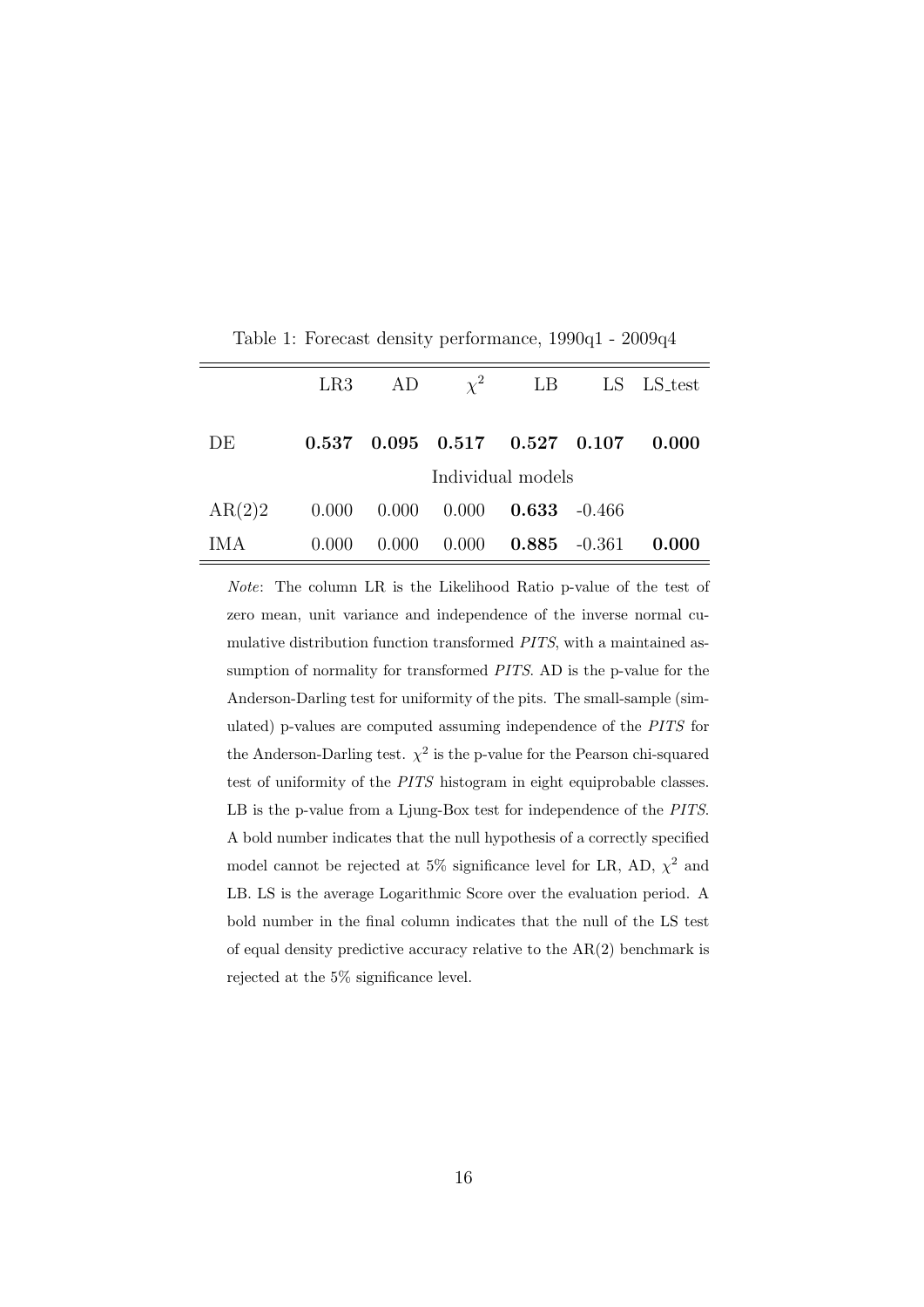a four percent improvement over the  $AR(2)$ , and the disaggregate ensemble gives an 8 percent improvement. Stock and Watson (2007) discuss the difficulty of outperforming simple benchmarks in terms of RMSFE with data that include the Great Moderation data; see also Groen, Paap and Ravazzolo (2009) for similar results.

The evaluation of the forecast densities are presented in table 1. The three rows refer to the disaggregate ensemble, DE, the aggregate autoregressive benchmark, AR(2), and the IMA, respectively. The six columns of table 1 report the p-values for the four PITS tests (Berkowitz LR test, the Anderson-Darling AD test, the  $\chi^2$ , the LB test), together with the Logarithmic Scores (averaged over the evaluation period), and the Logarithmic Score test for density forecasting performance, relative to the  $AR(2)$  benchmark.

Looking at the DE results shown in the top row, we see that the null hypothesis of no calibration failure cannot be rejected at the 5 percent significance level for all of the four individual diagnostic tests, marked in bold. We note that each of these diagnostic tests for calibration is conducted on an individual basis. A 5 percent significance level on each individual test would imply a Bonferroni-corrected p-value of 5/4=1.25 percent (reported as 0.0125 in the table).

The aggregate specifications, shown in the remaining two rows of table 1, display a number of instances of calibration failure. The AR(2) benchmark, first row, fails three diagnostic tests, all with p-values below 1 percent. The more flexible aggregate specification, IMA, also fails three tests at the 1 percent level.

Figure 2 plots the *PITS* histograms for the three candidates, the DE, the AR(2) and the IMA. The histograms for the  $AR(2)$  and the IMA display severe departures from uniformity. The DE histogram is more evenly spread across the decile counts, although visual inspection suggests calibration could be improved.

Turning to the Logarithmic Scores of the forecast densities, shown in the sixth column of table 1, we see that the disaggregate ensemble DE records the best relative performance, followed by the IMA. The LS test p-value (marked in bold) indicates that the null hypothesis of equal forecast performance can be rejected at the 1 percent significance level for the DE relative to the (rolling window) AR(2) aggregate benchmark. The IMA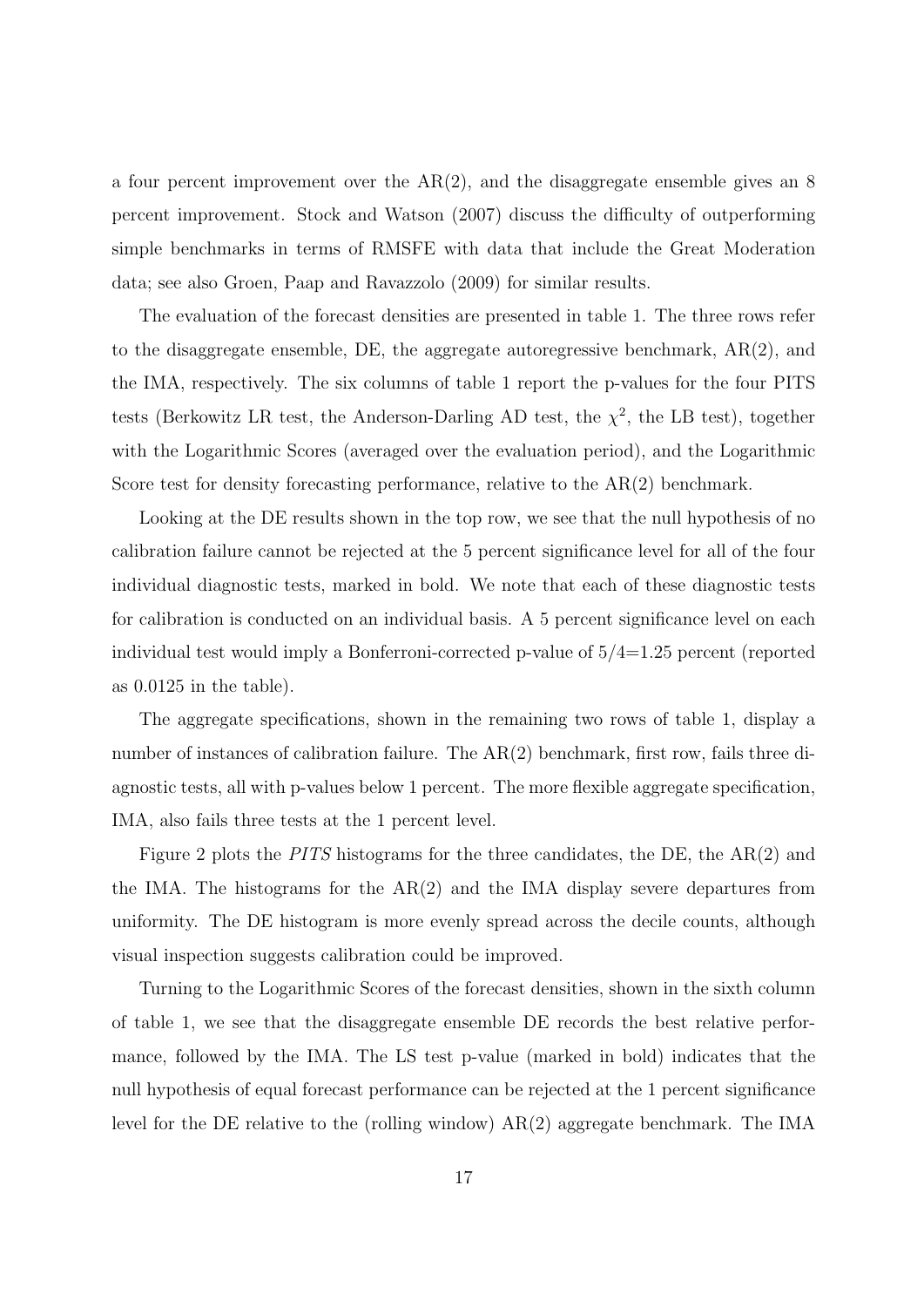aggregate specification also improves on the  $AR(2)$  benchmark at the one percent level. An LS test of the DE relative to the (rolling window) IMA confirms the superiority of the DE at the 10 percent significance level.

To shed further light on the contribution of disaggregate information, figure 3 plots the weights in the disaggregate ensemble DE. As we might expect, given the univariate nature of the components, there is uncertainty about the relative importance of disaggregate components through the evaluation. The weights lie in the (approximate) interval [0.01, 0.11] throughout the evaluation, with frequent changes in the identity of the most important disaggregate.

In the three panels of figure 4, we plot the one step ahead density forecasts from the DE, the AR(2) and the IMA through our out of sample evaluation, together with the median forecast in each case, and the outturn. Considering first the DE approach, the central mass of the predictive density declines steadily from around 1.0 percent in 1990 to around 0.5 percent in 2000. Thereafter, the median progressively increases (with some reversals) to peak (locally) in 2008. The recent slump sees the median forecast drop to the levels seen in 1990 again, but still misses the 2008q4 observation. The DE performs better for several spikes in aggregate inflation which occurred between 2000q1 and the recent economic crisis. We emphasise that the relatively strong performance of the DE owes much to the inclusion of the disaggregate forecasts for food and energy. Forcing the weights to zero on these disaggregates causes forecast performance to drop substantially.

The difference between the DE percentiles shown varies a little through the evaluation, with greater dispersion in the pre-2000 forecast densities. Furthermore, the probability that (quarterly) inflation is less than zero is rarely more than 5 percent, with 2008q4 an obvious exception.

Turning to the IMA and  $AR(2)$  specifications, it is immediately apparent that the forecast densities are much more diffuse than for the DE in general. Regardless of the percentile considered, the distance from the median is much greater than in the DE case. The dispersion of the percentiles shows greater variation for the AR(2) than the IMA suggesting that the volatility in the IMA is not very responsive to the recent data. The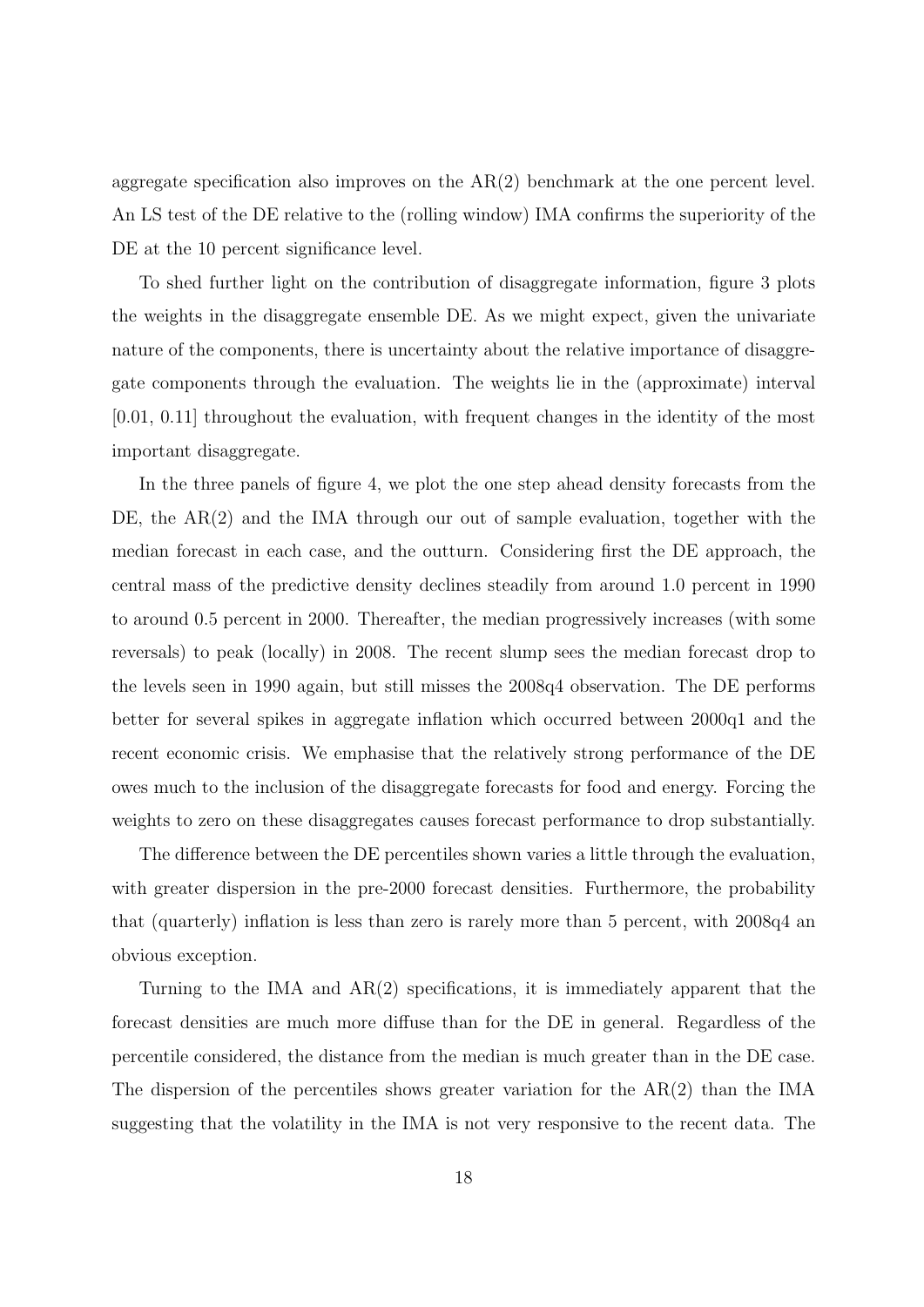probability that inflation lies below zero for either model typically exceeds 5 percent, even though there are very few outturns of negative inflation. This confirms the poor density forecasting performance of the aggregate models suggested by evaluation based on the *PITS*. It is also worth noting the disappointing median forecast performance of both models. For example, neither model responds substantially to the slump of late 2008. The poor responsiveness reflects the absence of disaggregate information in the aggregate forecasting specifications.

We summarise the results from our forecast density evaluations as follows. First, the disaggregate ensemble performs well in both tests of absolute and relative density forecasting performance. Second, as Jore, Mitchell and Vahey (2010) and Clark (2011) emphasise, although simple autoregressive models of aggregate inflation produce reasonable point forecasts, the benchmark can be bettered considerably in terms of forecast densities. Third, the disaggregate ensemble approach outperforms an IMA specification in density forecasting performance.

### **4 Conclusions**

In this paper, we have proposed a methodology for constructing forecast densities for economic aggregates based on disaggregate evidence using an ensemble predictive system. In our application, we have shown that the disaggregate ensemble approach delivers well-calibrated forecast densities for US PCE aggregate inflation from 1990q1 to 2009q4. Alternative forecasting specifications using only aggregate information failed to match the density forecasting performance of our disaggregate ensemble.

Our applied work indicates that including disaggregate information via an ensemble system improves probabilistic forecasts for US aggregate inflation. Our results also confirm formally the view endorsed by many economic policymakers that disaggregate information can be helpful for forecasting. However, our methodology differs markedly from the standard 'bottom-up' approach in providing probabilistic information to policymakers, rather than point forecasts. Future work should investigate the robustness of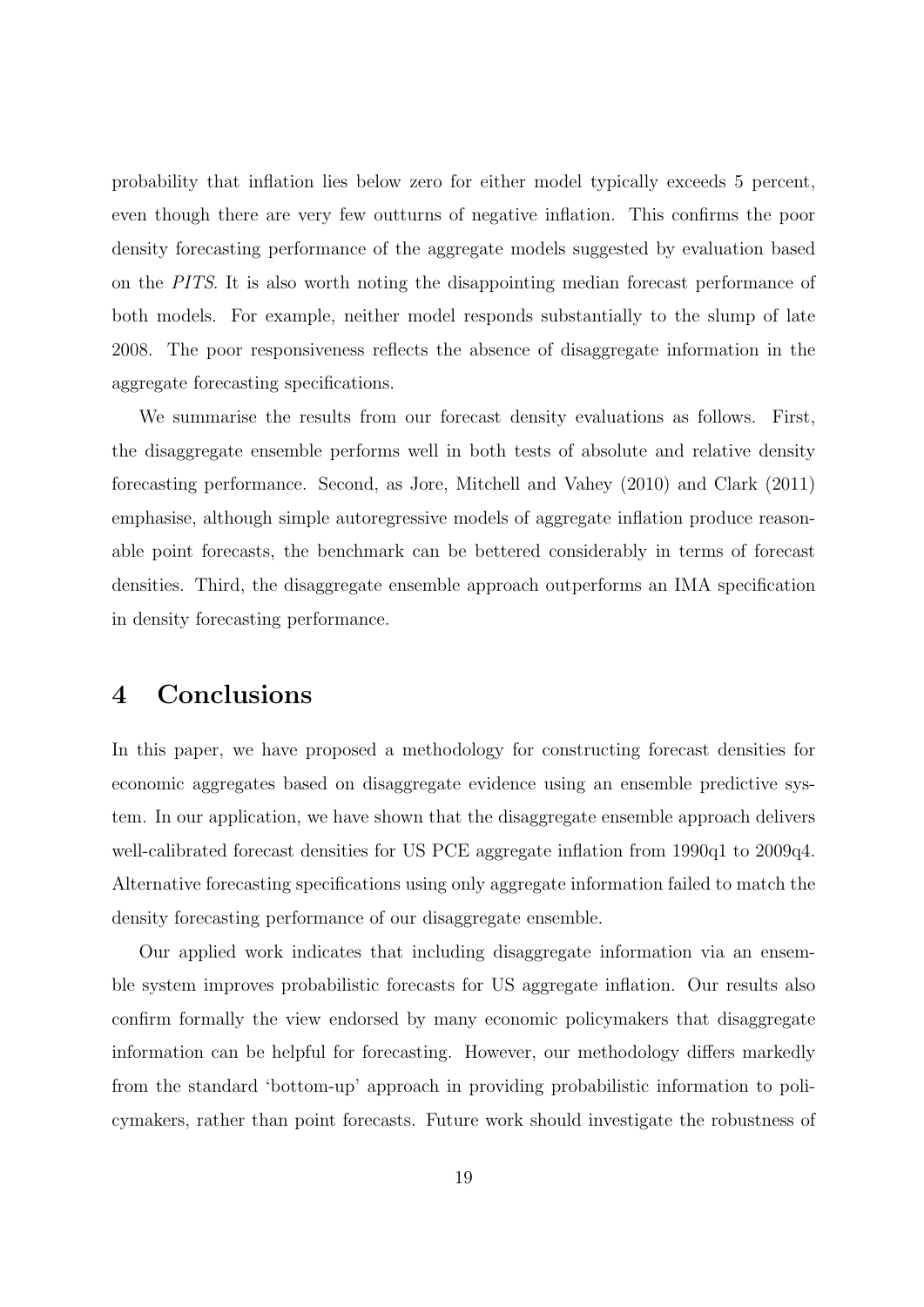this performance advantage using data from other countries.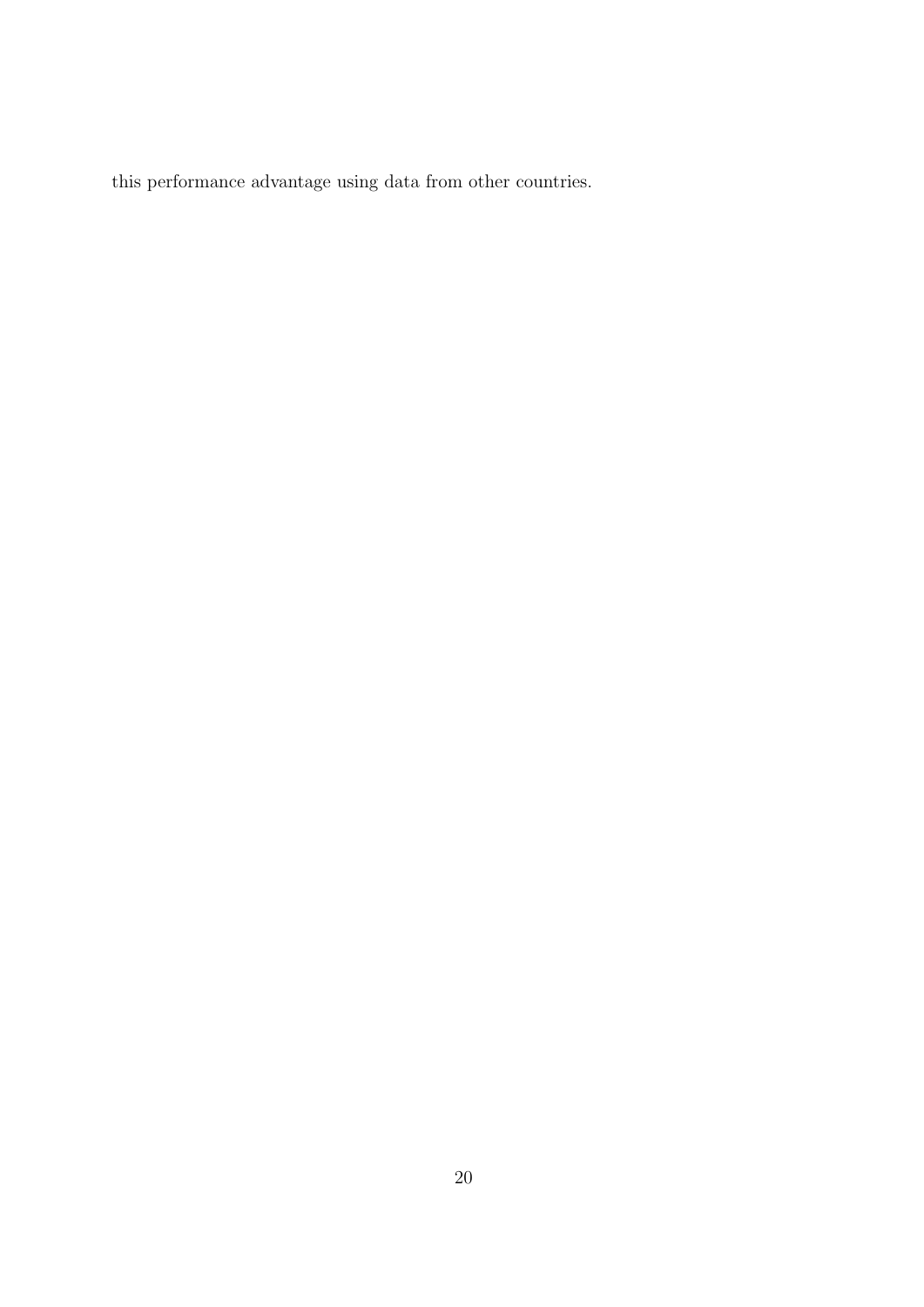### **5 References**

Altger, F. (2003) "Spatial and Interannual Variability of the Reliability of Ensemblebased Probabilistic Forecasts: Consequences for Calibration", *Monthly Weather Review*, 131, 1509-1523.

Amisano, G. and R. Giacomini (2007) "Comparing Density Forecasts via Likelihood Ratio Tests", *Journal of Business and Economic Statistics*, 25, 2, 177-190.

Arora, S.M., M.A. Little and P.E. McSharry (2013) "Nonlinear and Nonparametric Modelling Approaches for Forecasting the US GNP", *Studies in Nonlinear Dynamics and Control*, forthcoming.

Bache, I.W., J. Mitchell, F. Ravazzolo and S.P. Vahey (2010) "Macro modeling with many models", in D. Cobham, Ø. Eitrheim, S. Gerlach, and J. Qvigstad (Eds.), *Twenty Years of Inflation Targeting: Lessons Learned and Future Prospects*, Cambridge University Press, 398-418.

Bao, Y., T-H. Lee and B. Saltoglu (2007) "Comparing Density Forecast Models", *Journal of Forecasting*, 26, 203-225.

Bao, L., T. Gneiting, E.P. Grimit, P. Guttop, and A.E. Raftery (2010) "Bias Correction and Bayesian Model Averaging for Ensemble Forecasts of Surface Wind Direction", *Monthly Weather Review*, 138, 1811-1821.

Bates, J.M. and C.W.J. Granger (1969) "Combination of Forecasts", *Operational Research Quarterly*, 20, 451-468.

Berkowitz, J. (2001) "Testing Density Forecasts, with Applications to Risk Management", *Journal of Business and Economic Statistics*, 19, 4, 465-474.

Clark, T.E. (2006) "Disaggregate Evidence on the Persistence of Consumer Price Inflation, *Journal of Applied Econometrics*, 21, 563-587.

Clark, T.E. (2011) "Real-time Density Forecasts from VARs with Stochastic Volatility", *Journal of Business and Economic Statistics*, 29, 3, 327-341.

Clark T.E. and M.W. McCracken (2010) "Averaging Forecasts from VARs with Un-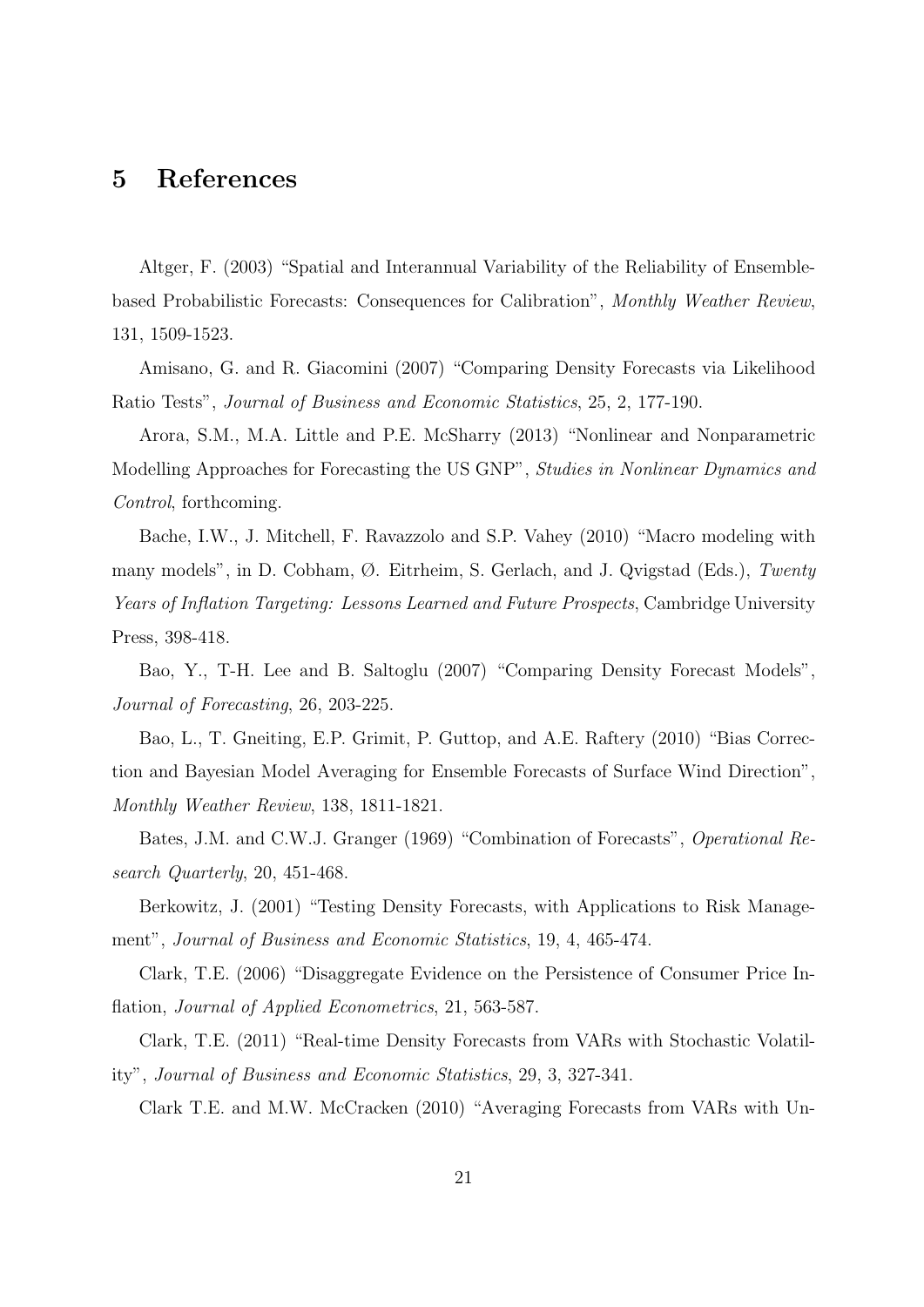certain Instabilities", *Journal of Applied Econometrics*, 25, 5-29.

Croushore, D. (2009) "Revisions to PCE Inflation Measures: Implications for Monetary Policy", FRB Philadelphia Working Paper 08-8, revised July 2009.

Doblas-Reyes, F.J., A. Weisheimer, M. Déqué, N. Keenlyside, M. McVean, J. M. Murphy, P. Rogel, D. Smith, T. N. Palmer (2009) "Addressing Model Uncertainty in Seasonal and Annual Dynamical Ensemble Forecasts", *Quarterly Journal of the Royal Meteorological Society*, 135, 1538-1559.

Diebold, F.X., T.A. Gunther, and A.S. Tay (1998) "Evaluating Density Forecasts; with Applications to Financial Risk Management", *International Economic Review*, 39, 863-83.

Feinstein, M., M.A. King, and J. Yellen (2004) "Innovations and Issues in Monetary Policy: Panel Discussion", *American Economic Review*, Papers and Proceedings, May, 41-48.

Garratt, A., J. Mitchell, S.P. Vahey and Wakerly (2011) "Real-time Inflation Forecast Densities from Ensemble Phillips Curves", *North American Journal of Economics and Finance*, 22, 77-87.

Geweke, J. (2009) *Complete and Incomplete Econometric Models'*, Princeton University Press.

Gneiting, T. "Making and Evaluating Point Forecasts", *Journal of the American Statistical Association*, 106, 746-762.

Gneiting, T. and A.E. Raftery (2007) "Strictly Proper Scoring Rules, Prediction and Estimation", *Journal of the American Statistical Society*, 102, 477, 359-378.

Gneiting, T., and T. Thorarinsdottir (2010) "Predicting Inflation: Professional Experts versus No-change Forecasts", http://arxiv.org/abs/1010.2318.

Granger, C. and M.H. Pesaran (2000) "Economic and Statistical Measures of Forecast Accuracy", *Journal of Forecasting*, 19, 537-560.

Greenspan, A. (2004) "Risk and Uncertainty in Monetary Policy", *American Economic Review*, Papers and Proceedings, May, 33-40.

Groen, J.J.J., R. Paap and F. Ravazzolo (2009) "Real-time Inflation Forecasting in a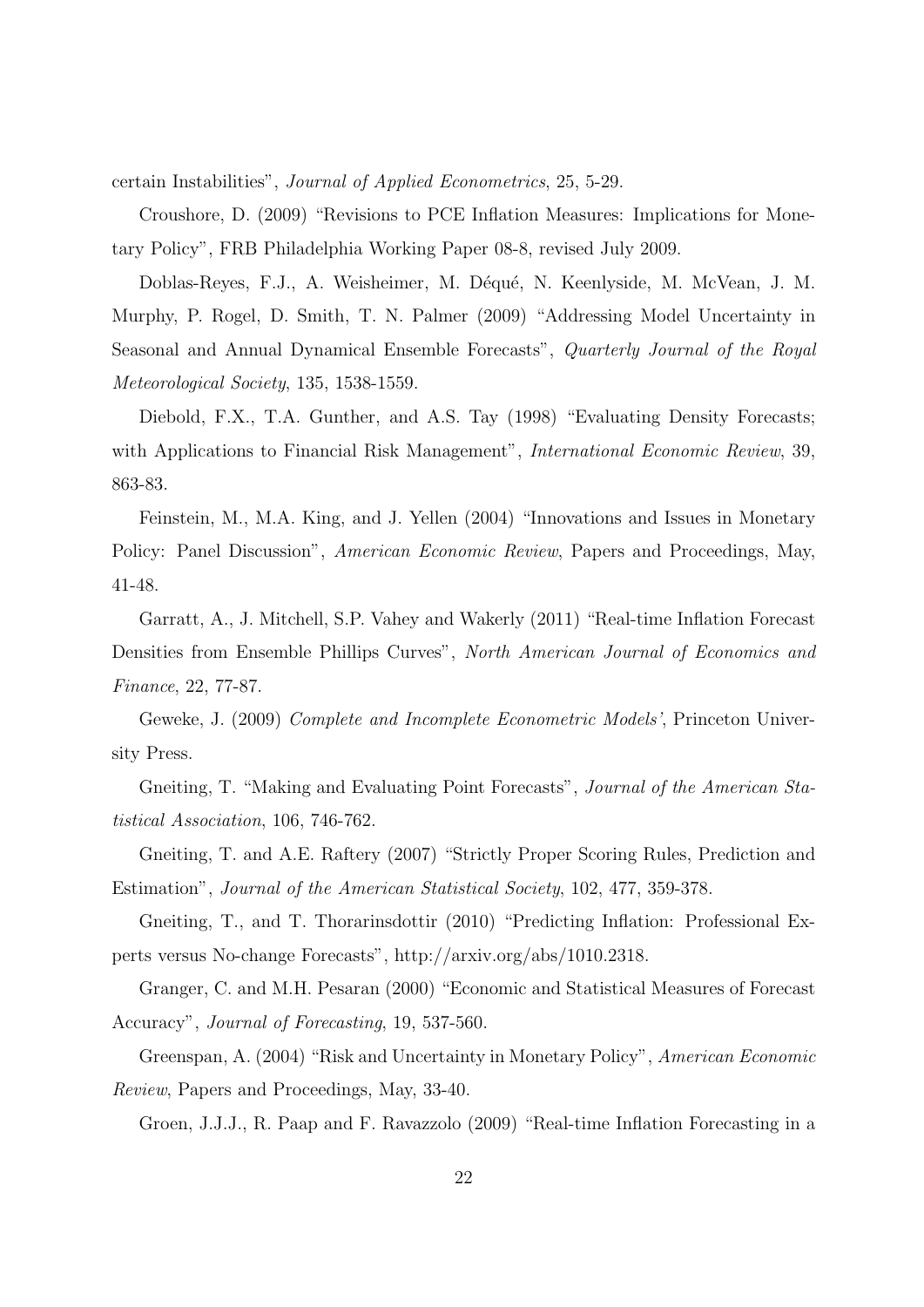Changing World", Federal Reserve Bank of New York Staff Reports, 388.

Hendry, D. F. and K. Hubrich (2011) "Combining Disaggregate Forecasts or Combining Disaggregate Information to Forecast an Aggregate", *Journal of Business and Economic Statistics*, 29, 2, 216-227.

Hersbach, H. (2000) "Decomposition of the Continuous Ranked Probability Score for Ensemble Prediction Systems", *Weather and Forecasting*, 15, 559-570.

Huurman C., F. Ravazzolo and C. Zhou (2012) "The power of weather", *Computational Statistics and Data Analysis*, forthcoming.

Jore, A.S., J. Mitchell and S.P. Vahey (2010) "Combining Forecast Densities from VARs with Uncertain Instabilities", *Journal of Applied Econometrics*, 25, 621-634.

Kascha, C. and F. Ravazzolo (2010) "Combining Inflation Density Forecasts", *Journal of Forecasting*, 29, 231-250.

Koop, G. (2003) *Bayesian Econometrics*, Wiley.

Lütkepohl, H. (2009) "Forecasting Aggregated Time Series Variables: a Survey", Economics Working Papers ECO2009/17, European University Institute.

Lütkepohl, H. (2010) "Forecasting Nonlinear Aggregates and Aggregates with Timevarying Weights", Economics Working Papers ECO2010/11, European University Institute.

Marcellino, M., J. Stock and M. Watson (2003) "Macroeconomic Forecasting in the Euro area: Country Specific versus Euro Wide Information", *European Economic Review*, 47, 1-18.

Mitchell, J. and S.G. Hall (2005) "Evaluating, Comparing and Combining Density Forecasts using the KLIC with an Application to the Bank of England and NIESR Fan Charts of Inflation", *Oxford Bulletin of Economics and Statistics*, 67, 995-1033.

Mitchell, J. and K.F. Wallis (2011) "Evaluating Density Forecasts: Forecast Combinations, Model Mixtures, Calibration and Sharpness", *Journal of Applied Econometrics*, 26, 1023-1040.

Panagiotelis, A. and M. Smith (2008) "Bayesian Density Forecasting Intraday Electricity Prices using Multivariate Skew t Distribution", *International Journal of Forecasting*,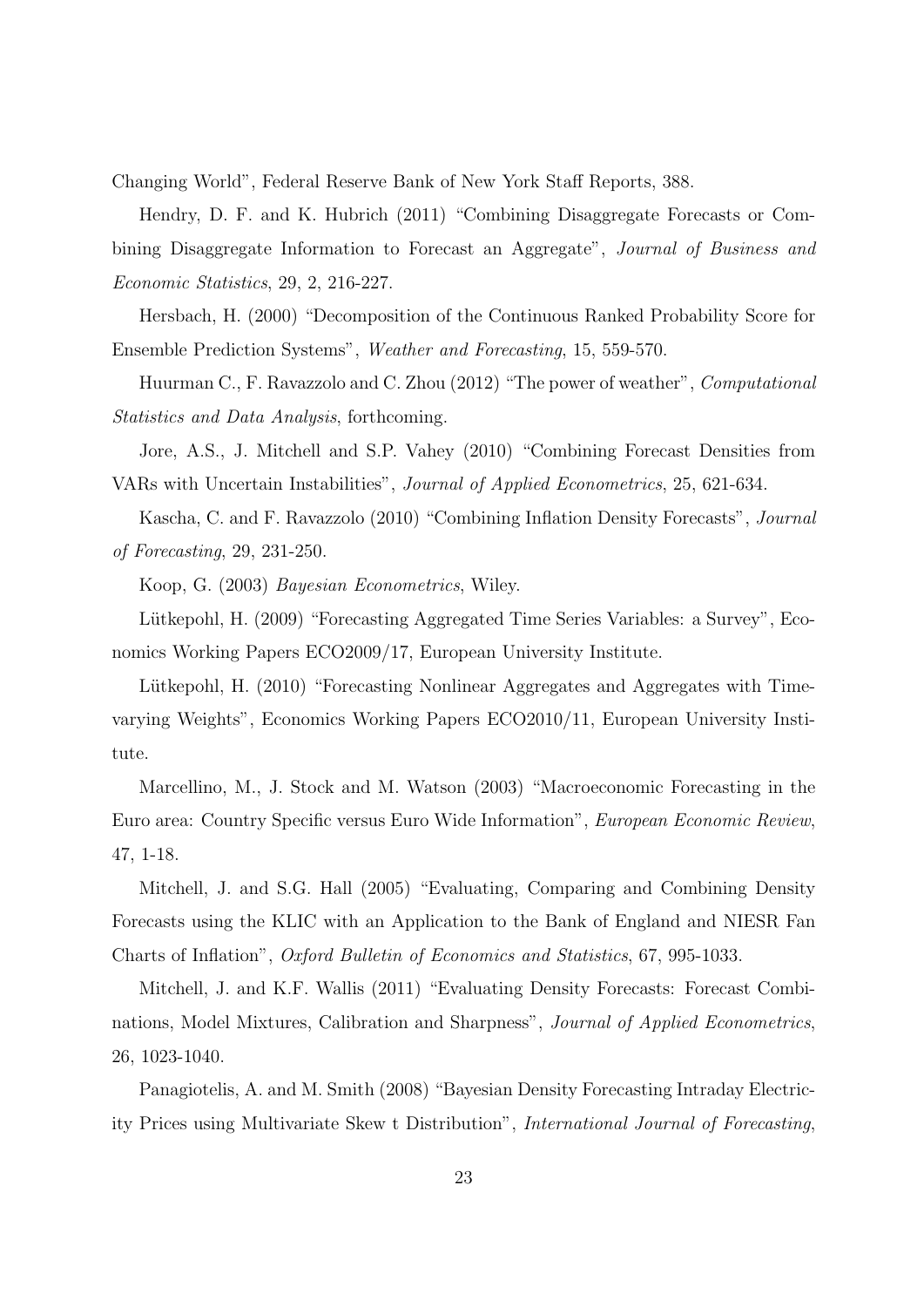24, 710-727.

Raftery, A.E., T. Gneiting, F. Balabdaoui and M. Polakowski, (2005) "Using Bayesian Model Averaging to Calibrate Forecast Ensembles", *Monthly Weather Review*, 133, 1155- 1174.

Ravazzolo, F. and S.P. Vahey (2012) "Combining Disaggregate Forecasts to Predict Deflation", mimeo.

Rosenblatt, M. (1952) "Remarks on a Multivariate Transformation", *The Annals of Mathematical Statistics*, 23, 470-472.

Stensrud, D.J. and N. Yussouf (2007) "Bias-corrected Short-range Ensemble Forecasts of Near Surface Variables", *Meteorological Applications*, 12, 217-230.

Stock, J.H. and M.W. Watson (2007) "Why has US Inflation Become Harder to Forecast?", *Journal of Money, Credit and Banking*, 39, 3-34.

Timmermann, A. (2006) "Forecast Combination", G. Elliot, C. Granger, C. and A. Timmermann (eds.) *Handbook of Economic Forecasting,* North-Holland, 197-284.

van Garderen, K.J, K. Lee and M.H. Pesaran (2000) "Cross-sectional Aggregation of Non-linear Models", *Journal of Econometrics*, 95, 285-331.

Wallis, K.F. (2003) "Chi-squared Tests of Interval and Density Forecasts, and the Bank of England's Fan Charts", *International Journal of Forecasting*, 19, 165-175.

Wallis, K.F. (2005) "Combining Density and Interval Forecasts: a Modest Proposal", *Oxford Bulletin of Economics and Statistics*, 67, 983-994.

## **Appendix**

To illustrate how the ensemble system reacts to time variation in the weights,  $\omega_{i,\tau}$ , and the parameters of the disaggregate forecasting equations, equation (3), we describe eight simulation exercises.<sup>8</sup>

We begin by describing the basic case, exercise 1. We simulate two disaggregate variables, each of which follows a first order autoregressive model, AR(1) with Gaussian error,

<sup>&</sup>lt;sup>8</sup>In these simulations, we work with a small number of disaggregates for illustrative purposes.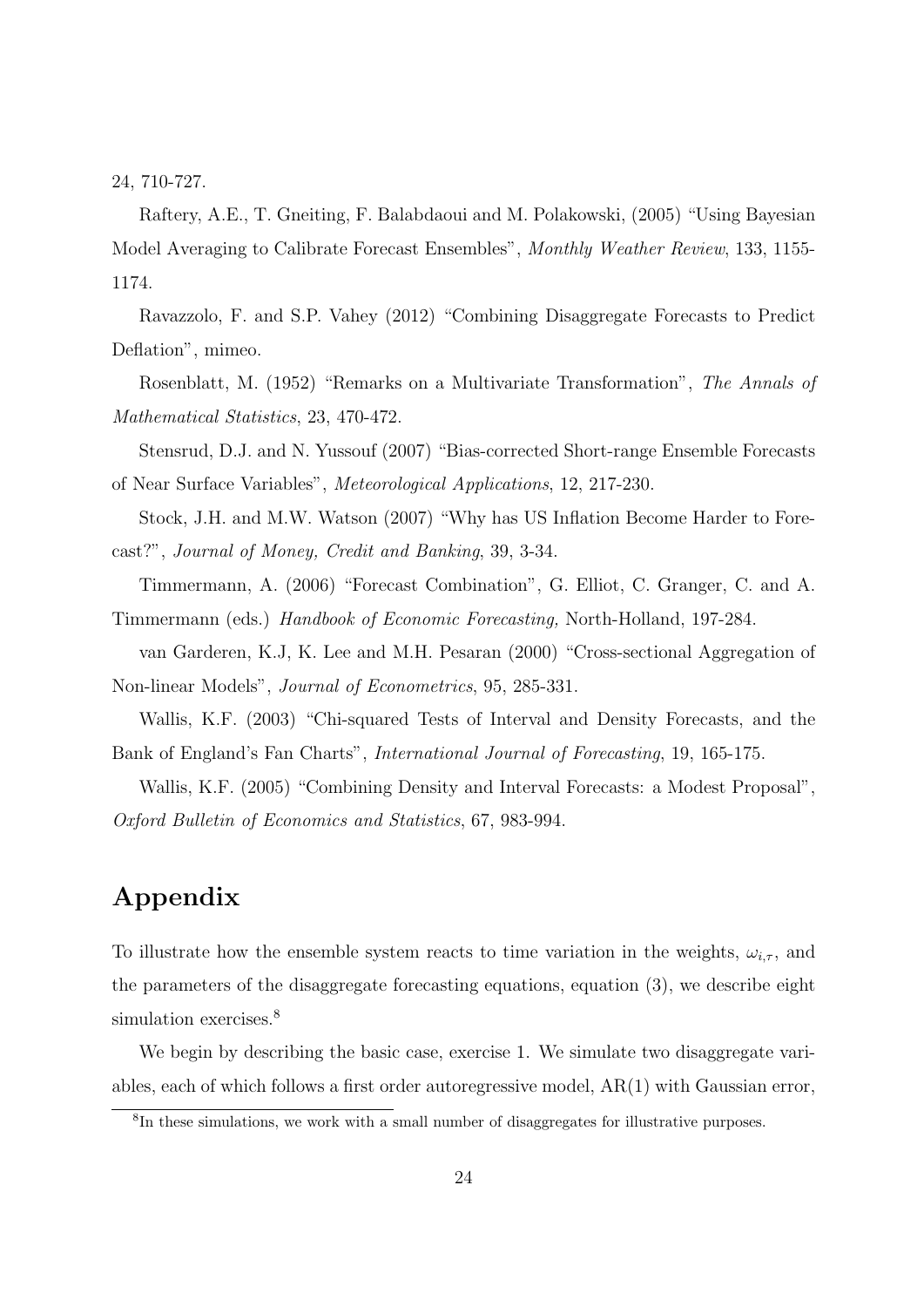given by equation  $(3)$ . The aggregate index,  $y_t$ , satisfies equation  $(1)$  for two disaggregates  $(i = 1, 2)$ , with index weights  $\omega_i = 0.5$ . Each simulation has 1000 replications. Using a total sample of 120 observations (indexed by  $t = 1, \ldots, 120$ ) in each simulation, we construct out of sample disaggregate forecasts for  $t = 41, \ldots, 120$ . We estimate the disaggregate models using a Bayesian AR(1) with non-informative priors, and an expanding window of observations for in-sample estimation. (The predictive densities follow the t-distribution, with mean and variance equal to OLS estimates; see, for example, Koop (2003, chapter 3) for details.) Out of sample forecast densities for  $t = 41, \ldots, 120$  are passed through the LOP, using a 20-period training window to initialise the ensemble weights. A moving window of 20 observations is used to both bias-correct the disaggregate densities and to construct the ensemble weights for LOP. Hence, the out of sample evaluation for the ensemble starts in  $t = \tau = 61$  and ends in  $\bar{\tau} = 120$ . We forecast the aggregate using an aggregate AR(1) specification as a benchmark forecasting model.

In the seven subsequent simulation exercises, we explore the implications of introducing specification errors to the forecasting system. These include evolving index weights, and various forms of structural breaks in the disaggregate forecasting specifications. In each simulation, the disaggregate ensemble and the benchmark aggregate AR(1) model ignores the time variation in the 'true' specification so that we can study the impacts of unknown specification errors.

2. The index weight  $\omega_1$  follows an autoregressive process, such that the weight is bounded between [0.25,0.75], and the weights sum to one.

3. As exercise 2 except that each disaggregate has a single break in the mean at observation  $t = 20$ .

4. As exercise 3 except that each disaggregate has two breaks in the mean, the first at observation  $t = 20$ , the second at  $t = 60$ .

5. As exercise 2 except that each disaggregate has a single break in the error variance at observation  $t = 20$ .

6. As exercise 5 except that each disaggregate has two breaks in the error variance, the first at observation  $t = 20$ , the second at  $t = 60$ .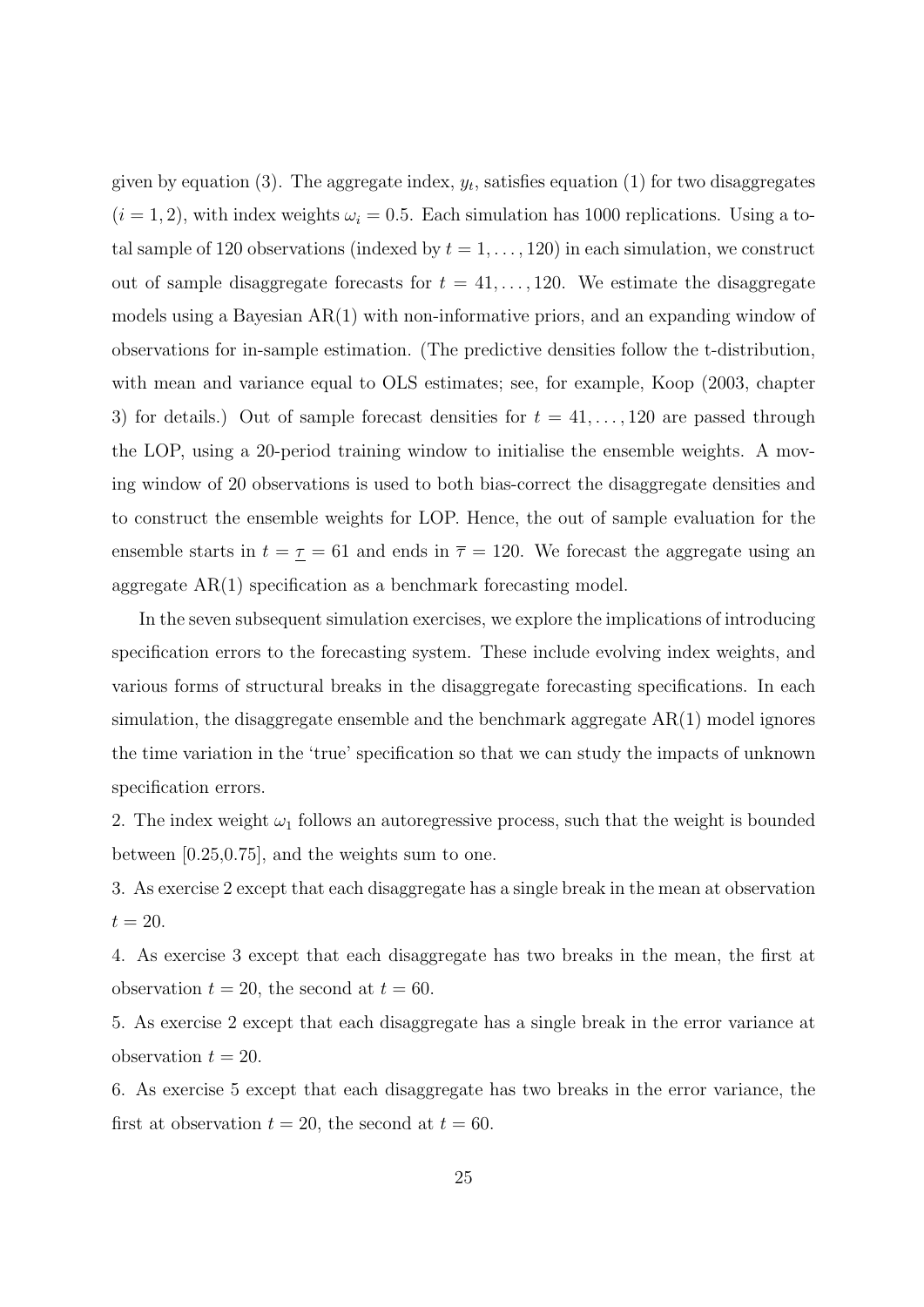7. As exercise 2 except that each disaggregate has a single break both the mean and the error variance at observation  $t = 20$ .

8. As exercise 7 except that each disaggregate has two breaks in both the mean and the error variance, the first at observation  $t = 20$ , the second at  $t = 60$ .

To check that our results in exercises 2 through 8 are not sensitive to the assumption that the index weights are time-varying, we repeated exercises 2-8 with constant weights. The results of these simulations are quantitatively similar to exercises 2-8 and so are not reported. That is, the time variation in the index weights has negligible impacts on the performance of the disaggregate ensemble relative to the aggregate benchmark.

To judge forecasting performance, we use the average Logarithmic Score over the evaluation period,  $\underline{\tau} = 61$  to  $\overline{\tau} = 120$ . The Logarithmic Score of the *i*<sup>th</sup> density forecast,  $\ln g(Y_\tau | I_{i,\tau})$ , is the log of the probability density function  $g(.) | I_{i,\tau})$ , evaluated at the outturn  $Y<sub>\tau</sub>$ . Mitchell and Wallis (2011) provide a recent discussion of scoring rules and the justification for testing relative density forecasting performance from the perspective of the Kullback-Leibler Information Criterion (KLIC). Gneiting and Raftery (2007) analyse the relationships between scoring rules and Bayes factors. A higher average Logarithmic Score denotes better density forecasting performance. We provide histograms based on the 1000 repetitions for each simulation exercise.

There are two striking features from our simulations. First, regardless of which case we consider, the disaggregate ensemble (DE) is never inferior to the aggregate benchmark forecasting model (AR) in terms of the average Logarithmic Score across the 1000 replications. Second, the biggest differences in density forecasting performance arise in cases where the disaggregate forecasting specifications exhibit multiple structural breaks (especially in the means). In particular, in exercises 4 and 8.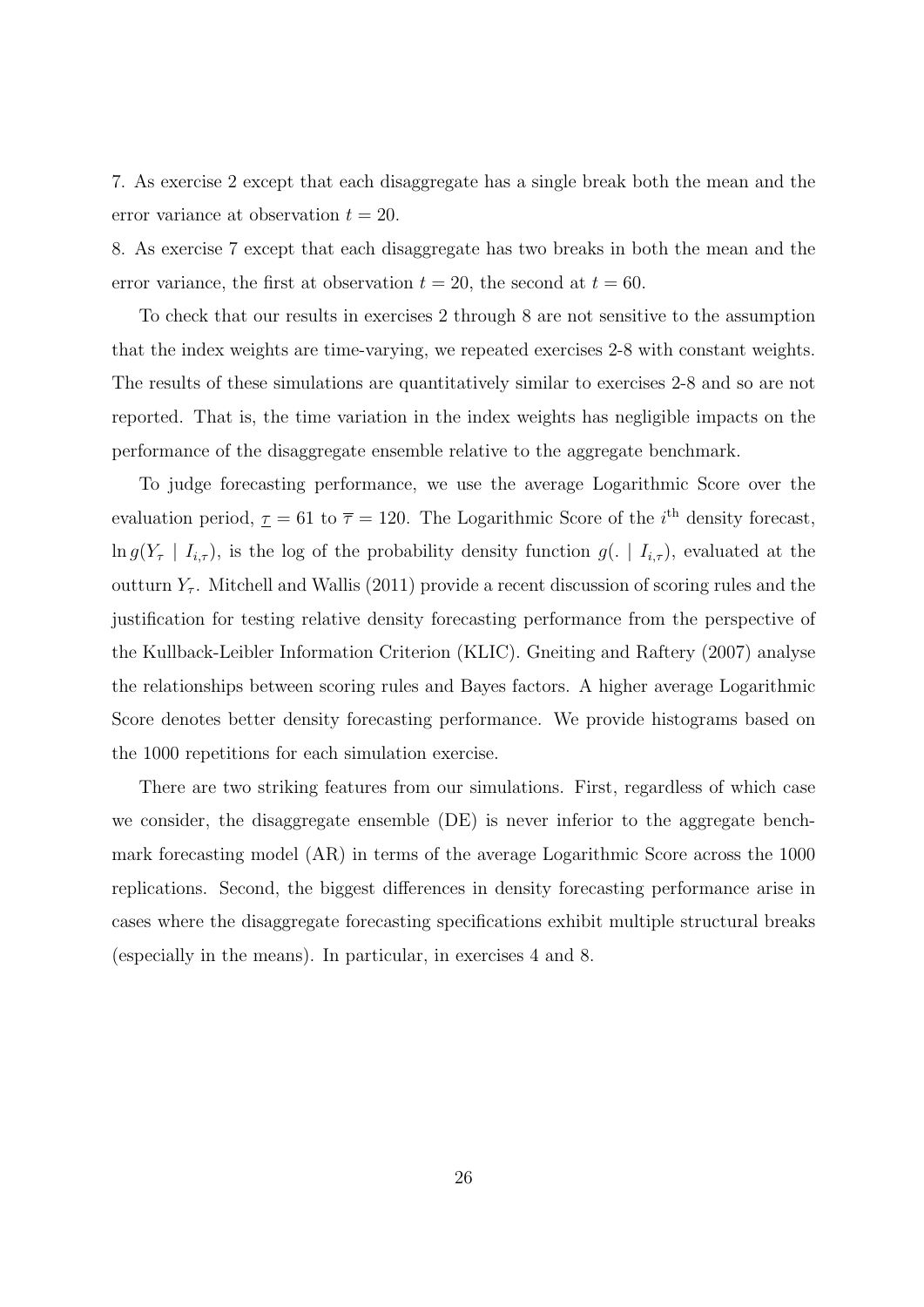

Figure 2: *PITS* histograms

Figure 2:  $PITS$  histograms



 $Note:$  The histogram shown are the decile counts of the  $PITS$  transforms. *Note*: The histogram shown are the decile counts of the *PITS* transforms.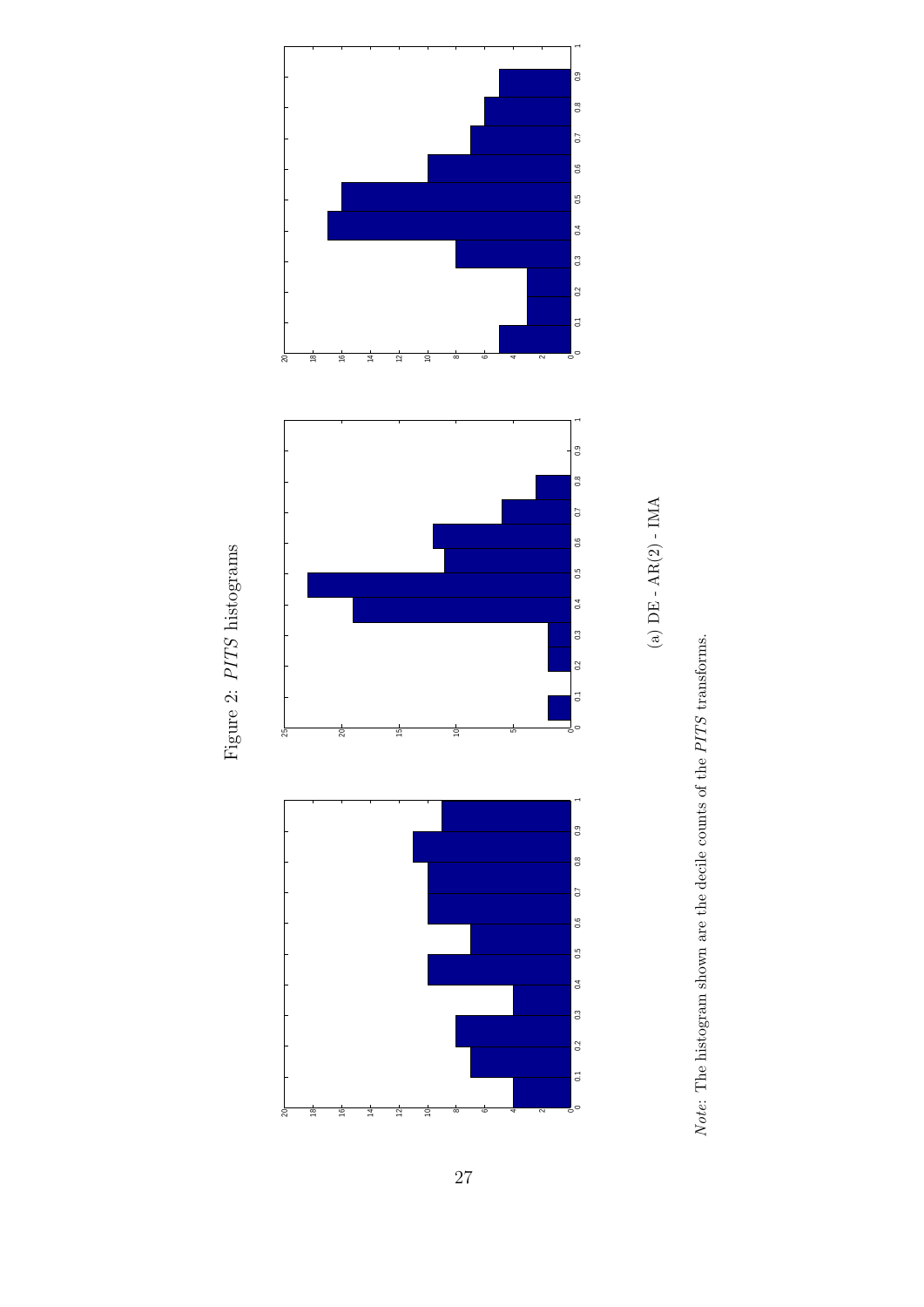Figure 3: DE weights Figure 3: DE weights



Note: The figures plot the weights given by disaggregate ensemble DE. The disaggregate order 1-16 for DE corresponds to the text in Section *Note*: The figures plot the weights given by disaggregate ensemble DE. The disaggregate order 1-16 for DE corresponds to the text in Section 3.1.<br>3.1.

 $3.1.$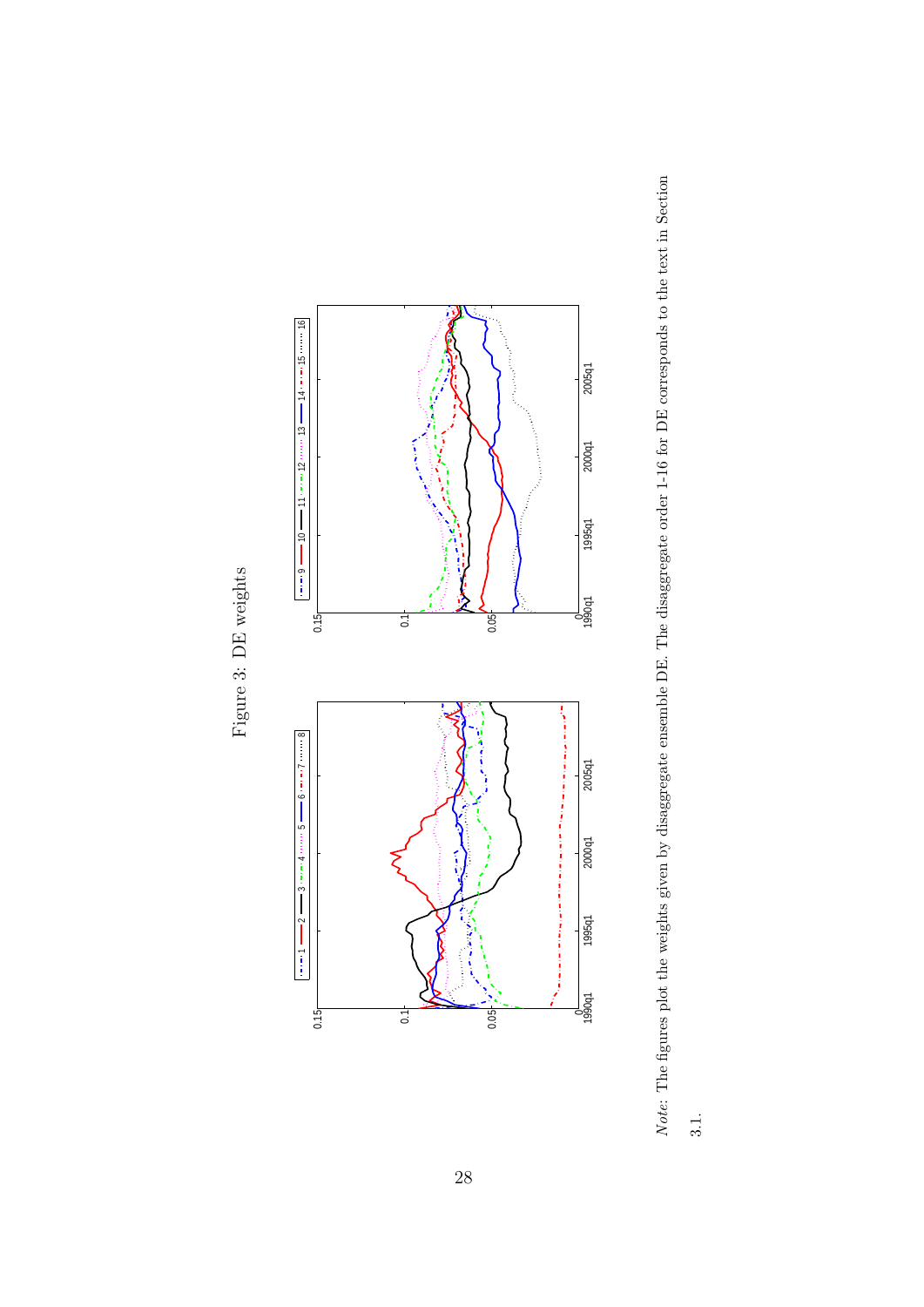



Note: The black solid lines represent the  $5\%, 25\%, 50\%, 75\%,$  and  $95\%$  percentiles of the of the predictive densities given by three forecasting *Note*: The black solid lines represent the 5%, 25%, 50%, 75%, and 95% percentiles of the of the predictive densities given by three forecasting methods and the red dashed line shows the actual inflation. methods and the red dashed line shows the actual inflation.

Figure 4: Interval forecasts Figure 4: Interval forecasts